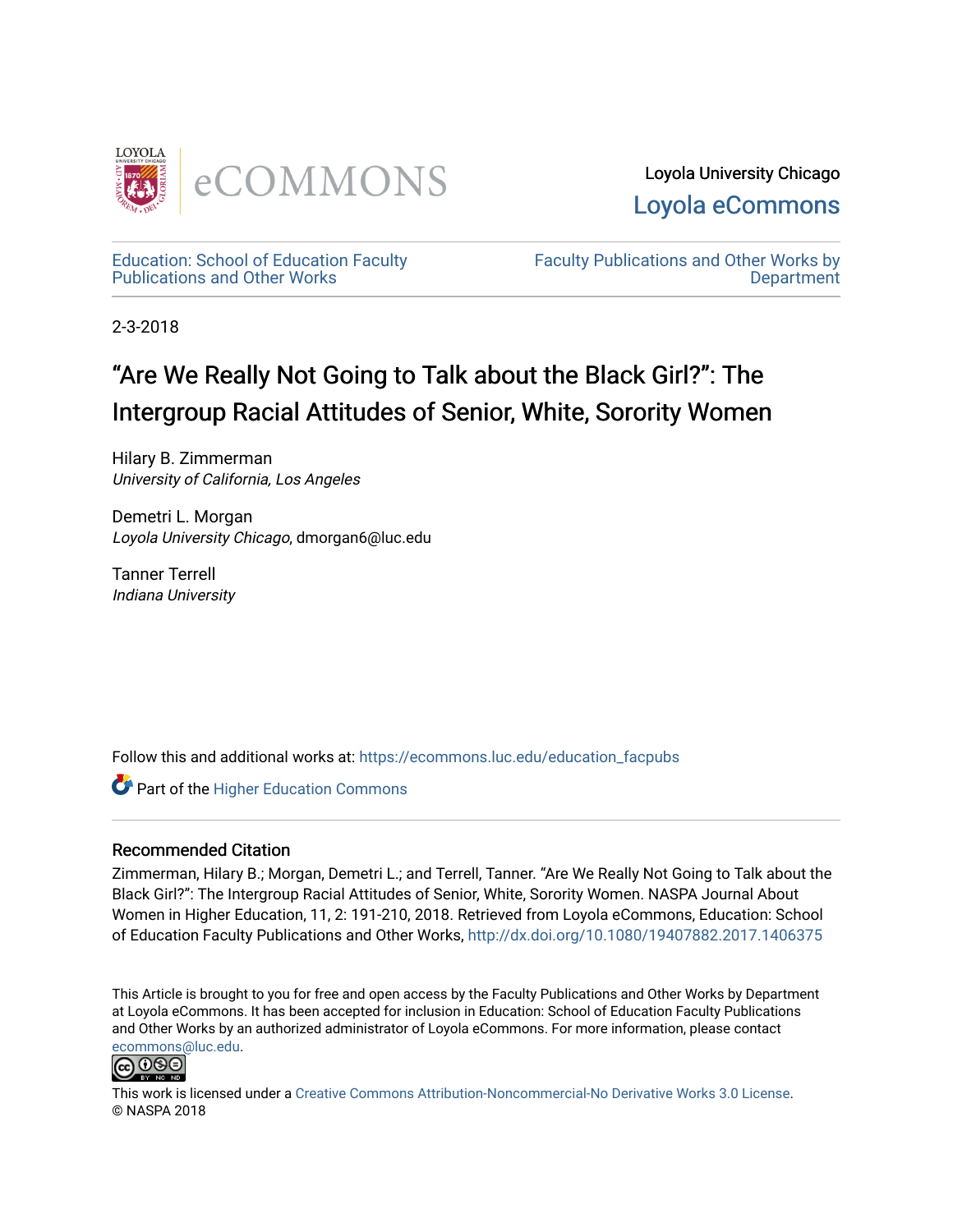Check for updates

# "Are We Really Not Going to Talk about the Black Girl?": The Intergroup Racial Attitudes of Senior, White, Sorority Women

## Hilary B. Zimmerman University of California, Los Angeles

Demetri L. Morgan Loyola University Chicago

Tanner Terrell

Indiana University

Despite the positive effects of cross-racial interactions for students, predominantly White sororities remain segregated. Utilizing focus group methods, this study investigates the racial attitudes of White sorority women to understand the influence of sororities on racial attitudes. Findings revealed that participants in this study minimized race, thought about diversity within context, and perceived barriers to cross-racial interactions. These findings have important implications for campus professionals who work with sorority women.

With the changing racial composition of college campuses, scholars and (Chang, Astin, & Kim, 2004), practitioners have continued to make efforts to understand more about how race and racism influence student experiences and shape institutional environments (Harper, [2012](#page-18-0)). Differing views have emerged regarding the outcomes of a racially diverse student body. Some believe structural racial diversity leads to cross-racial interactions that have "positive effects on students' intellectual, social, and civic development" (Chang, Astin, & Kim, [2004](#page-18-0), p. 529). Others point out that even with a diverse student body, "students from different ethnic groups remain relatively segregated and isolated" (Sidanius, Laar, Levin, & Sinclair, [2004](#page-20-0), p. 96). This line of reasoning goes on to conclude that the intended positive interracial interactions on college campuses do not occur or keep pace with the increase in the number of Students of Color on campuses (Gurin, Dey, Hurtado, & Gurin, [2002;](#page-18-0) Milem, [1998](#page-19-0)). However, among students who do interact across race, there are many encouraging outcomes, including increased retention, satisfaction with college, and improved intellectual and social self-concept (Astin, [1993](#page-17-0); Chang, [1996](#page-17-0); Gurin et al., [2002;](#page-18-0) Hurtado, [2001](#page-18-0)). Research also points out that racially diverse living (Chang et al., [2004](#page-18-0); Hurtado, [2005\)](#page-18-0)

Correspondence should be addressed to Hilary B. Zimmerman, e-mail: [hzimmerman@ucla.edu](mailto:hzimmerman@ucla.edu)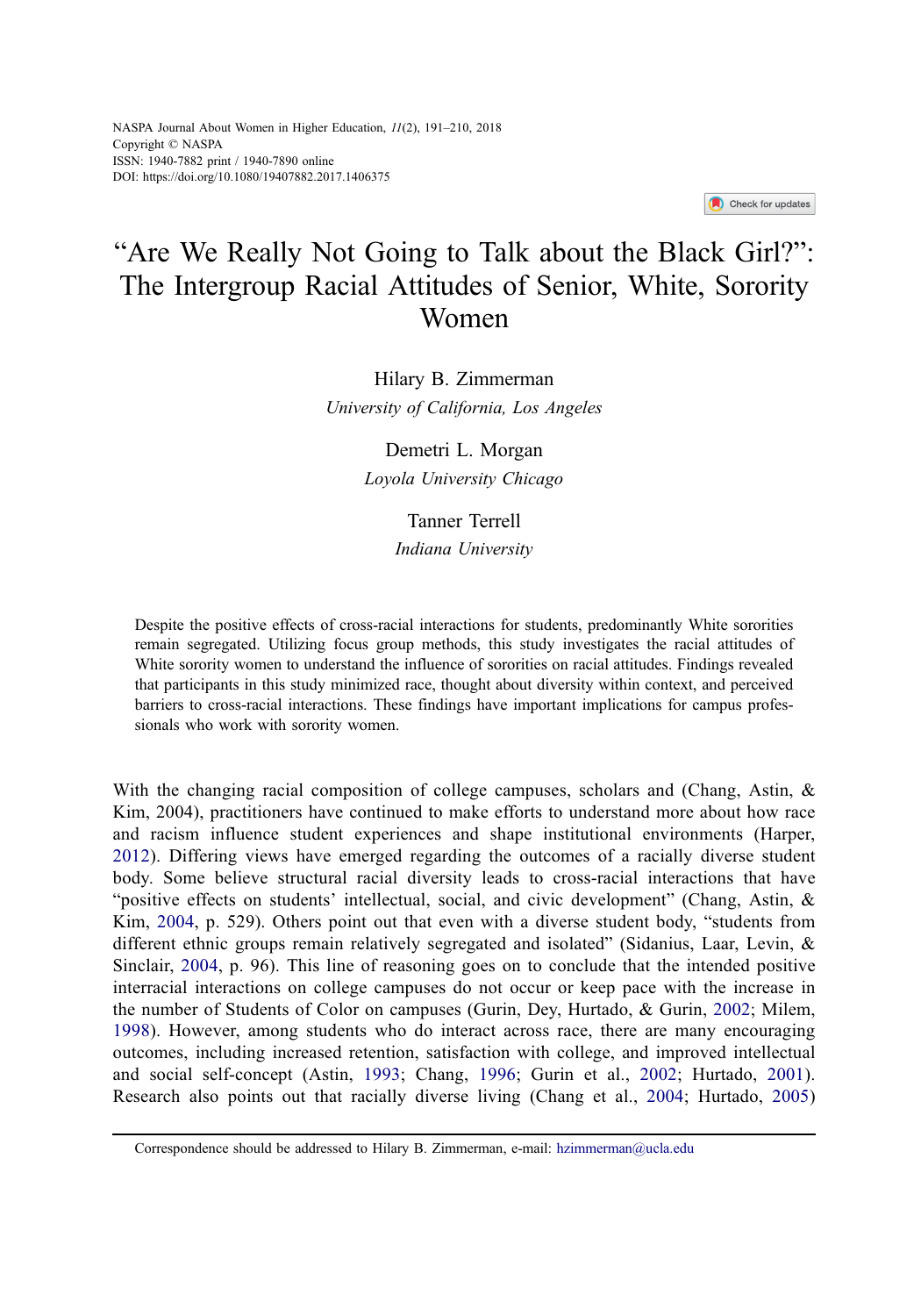and peer group influences provide essential conditions for student cross-racial interaction and racial understanding (Antonio, [2001](#page-17-0)). Despite some differences, these studies explicitly or implicitly operationalize aspects of student subcultures as a key contributing factor to racial dynamics on college campuses.

Within the realm of subcultures on residential colleges and universities, fraternities and sororities serve as prominent examples of the opportunities and challenges that college subcultures present for students (Pascarella, Edison, Nora, Hagedorn, & Terenzini, [1996](#page-19-0); Pike, [2003](#page-19-0)). Research has shown that these organizations are more likely to influence the behavior of their members, given that attitudes and interests are similar, membership is highly valued, and isolation from people not within the group typically occurs (Kuh, [1990](#page-19-0)). Media attention in recent years has shed light on racial tensions that exist in the recruitment practices (Crain & Ford, [2013](#page-18-0); Grasgreen, [2013](#page-18-0)), party themes (Jaschik, [2013a](#page-18-0); Jaschik, [2013b](#page-19-0); Jaschik, [2013c;](#page-19-0) Lederman, [2014\)](#page-19-0), and social activities (Jaschik, [2014\)](#page-19-0) of fraternities and sororities across the nation, drawing attention to the racial homogeneity and lack of racial understanding within these student organizations. Empirical research corroborates these anecdotal examples. Sidanius et al. [\(2004\)](#page-20-0) quantitative study of fraternity and sorority in-group and intergroup racial attitudes revealed a host of undesirable discriminatory attitudes associated with sorority and fraternity membership, including increased opposition to affirmative action and interracial marriage as well as more tolerance for symbolic racism, all of which reinforce intergroup bias.

While much of the research at the intersection of college students, race, and racism considers specific settings on college campuses (Museus & Jayakumar, [2012\)](#page-19-0), these studies do not always address the racist nuances or subtleties of the assumptions and attitudes students possess about the racial dynamics in which they operate. This is a missed opportunity for researchers and practitioners concerned with fostering positive campus racial climates at institutions that are racially diverse and have active fraternity and sorority communities. Building on Bronfenbrenner's work (Bronfenbrenner, [1979](#page-17-0), [1989](#page-17-0), [1993\)](#page-17-0), Renn and Arnold's ([2003\)](#page-20-0) ecological theory research explains that the racial divisiveness in fraternities and sororities potentially stems from the multi-tiered developmental processes that take place as students interact with each other and with the micro-systems around them. Put another way, students shape the culture they are a part of just as much as the culture shapes them. This argument highlights the importance of considering students' meaning making and the culture they are operating in to better understand the racial dynamics at play on a given campus. Accordingly, learning more about how White sorority members make meaning of their race within the context of their sorority experiences could illuminate ways in which racial attitudes are formed and impact climates for diversity. White women make up a sizeable demographic on many college campuses, comprising 29.4% of students in higher education (National Center for Education Statistics [NCES], 2015). However, they receive little specific attention about their racialized and gendered experiences. Thus, this study sought to investigate the racial attitudes of senior, White Panhellenic sorority members living in chapter houses.<sup>1</sup> The motivation for this study was to clarify how the campus and chapter cultures coalesce to influence the racial attitudes of the organization's members and vice versa. This study is important given high-profile racist incidents some sorority organizations have endured or perpetrated (Crain & Ford, [2013](#page-18-0);

 $<sup>1</sup>$  In the remainder of the article we will refer to this group as senior, White, sorority women/members.</sup>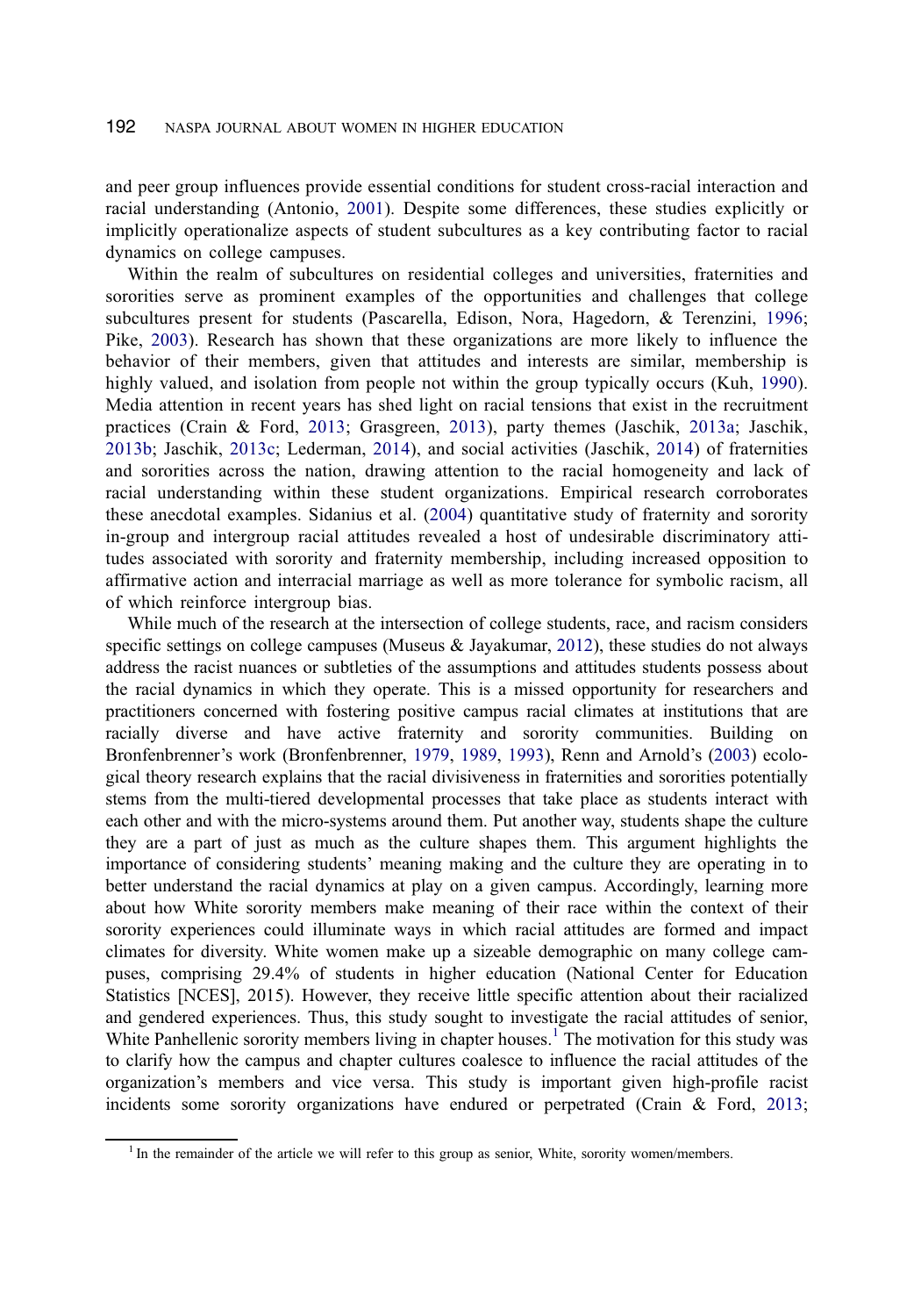Grasgreen, [2013](#page-18-0); Jaschik, [2014;](#page-19-0) Jaschik, [2013a](#page-18-0); Jaschik, [2013b;](#page-19-0) Jaschik, [2013c](#page-19-0); Lederman, [2014\)](#page-19-0) and calls for renewed approaches to research on racial diversity that simultaneously investigate the interaction between student characteristics and their context (Clarke  $\&$ Antonio, [2012](#page-18-0)). The questions that guided this study are: (a) What are the intergroup racial attitudes of senior, White Panhellenic Council (PHC) women, and (b) in what ways does their particular chapter culture affect intergroup racial attitudes?

#### LITERATURE REVIEW: RESEARCH ON RACE, WHITE WOMEN, AND HIGHER **EDUCATION**

Much of the literature on college students' racial attitudes has focused on students' perceptions of race relations on campus (Ancis, Sedlacek, & Mohr, [2000](#page-17-0)), outcomes associated with crossracial interaction (Chang et al., [2004](#page-18-0)), and students' perception of institutional commitment to fostering an inclusive campus (Rankin & Reason, [2005](#page-19-0)). As previous research has demonstrated, students' racial attitudes are problematic and need to be altered towards a more equitable and socially just perception of racialized others (Cabrera, [2014;](#page-17-0) Kordesh, Spanierman, & Neville, [2013\)](#page-19-0). However, this has a potentially dangerous emphasis: It focuses on the outcomes or symptoms of White students' negative racial perceptions and takes for granted how these racial attitudes are created and reified. Attention must also be directed to how different campus subcultures potentially contribute to and affirm the harmful racial attitudes that White students possess. In order to consider the role subcultures play in shaping racial attitudes, it is important to determine how racial attitudes structure the experiences of White people in general as well as any intersectional considerations concerning White women specifically.

#### Racial Attitude Formation and the Intersection of Whiteness

Theories of racial attitude development often seek to explain the formation or properties of White racial attitudes and the subsequent transmission of power and privilege in socialized racial dynamics (Leonardo, [2002\)](#page-19-0). The critical theory of Whiteness (CTW) is one such explanatory framework that focuses on racial attitudes and helps illuminate how Whiteness is structured in and shapes the United States. David Owens [\(2007](#page-19-0)) posited that a CTW explains the "sociohistorical phenomenon that situates persons racialized as White in a social location that provides a particular and limited perspective on the world" (p. 205). Owens outlined seven properties of CTW that illustrate how Whiteness operates on a macro-level. Of particular interest to our study, Owens contended that Whiteness is an invisible property to Whites but is highly visible to People of Color, and Whiteness is continually redefined in order to maintain racial advantages and inequities. These properties pervade all of society (Delgado  $\&$  Stefancic, [2012](#page-18-0)) and are especially noticeable at predominantly White institutions that have highly visible and active predominantly White fraternity and sorority chapters (Ray & Rosow, [2012\)](#page-20-0).

#### White Women and Race

One critique of higher education studies is that they often do not consider the multiple dimensions of identity (Abes, Jones, & McEwen, [2007](#page-17-0); Jones & McEwen, [2000](#page-19-0)). Given this study's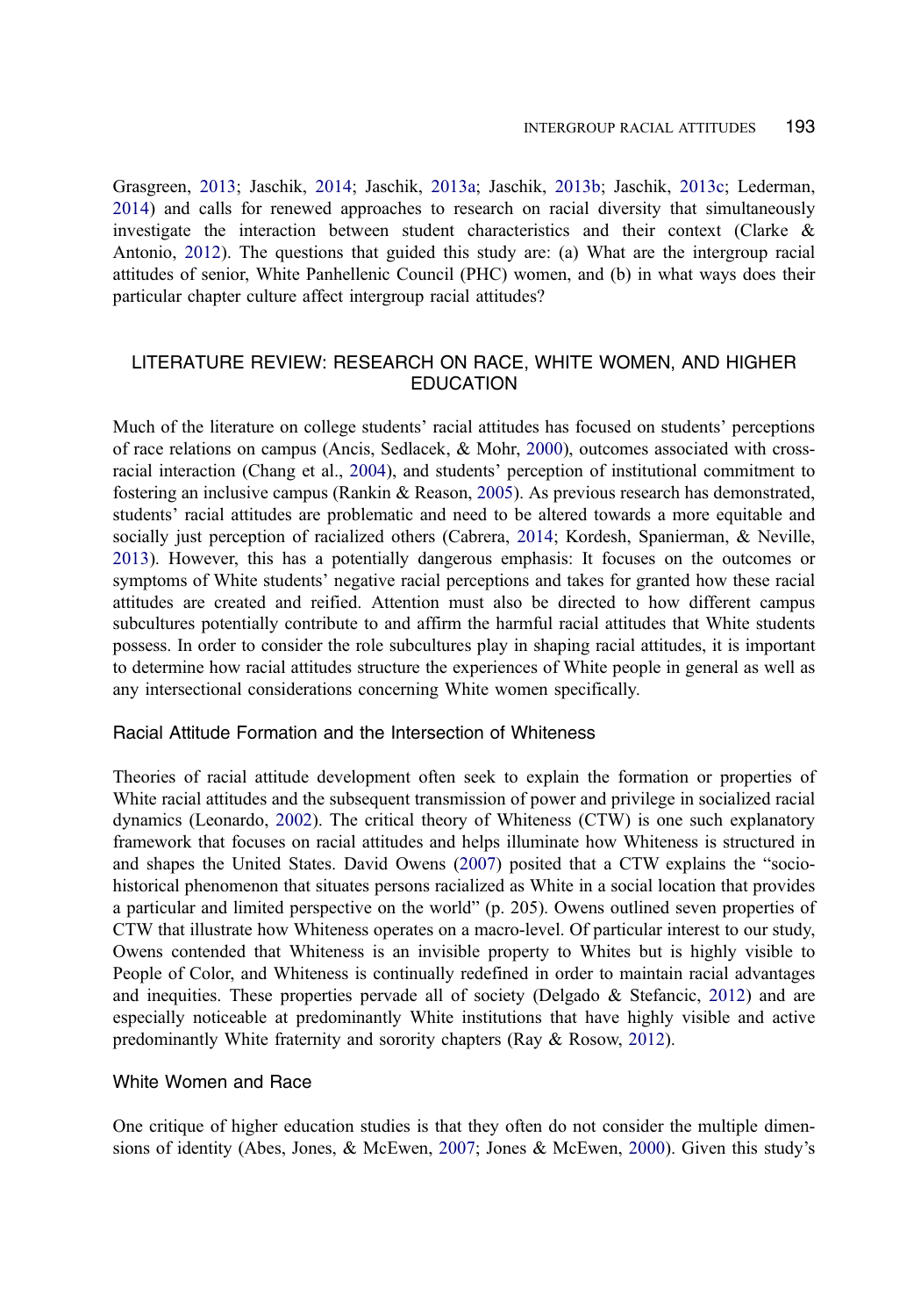specific focus on White sorority women, Frankenberg's [\(1993](#page-18-0)) research is useful in helping us consider the dynamic interaction between race and gender. Furthermore, we will build on Robbins's ([2012](#page-20-0)) synthesis of the literature on White women and racial identity development to ground this study in previous research. Frankenberg ([1993\)](#page-18-0) rooted her study in an explicitly socialist feminist ethos that sought to center race and gender while making race the unit of analysis. In doing so, she considered how gender informed the way the women in her study sought to make sense of their understanding of race and the mechanisms or "repertoires" they tapped to explain their understanding. As Collins ([1995\)](#page-18-0) noted, one of Frankenberg's ([1993\)](#page-18-0) major contributions was her assertion that White women identify with one of three overlapping paradigms of race. The essentialist paradigm focuses on "biological inequality;" the color-blind paradigm, or what Frankenberg [\(1993](#page-18-0)) termed "color and power evasive," focuses on similarities between races; and finally the "race cognizance" paradigm, which is the idea that inequality exists and is due to social structures and not biological differences (Frankenberg, [1993,](#page-18-0) pp. 14–15). Frankenberg [\(1993](#page-18-0)) concluded that most of the women in her study operated from the first two paradigms.

#### Gaps in Higher Education's Understanding of Race and Racism

CTW underscores how Whiteness is continually redefined in an effort to protect the advantages afforded to White people by virtue of their physical characteristics (Owen, [2007](#page-19-0)), whereas Frankenberg's [\(1993](#page-18-0)) work highlights the fact that White women's racial attitudes are developed in a continuous fashion. Taken together, these literatures demonstrate why racial attitudes are continuously formed and how that process is carried out. However, these literatures should be understood in light of two cautions pertaining to the present study. First, these bodies of research do not consider higher education as a specific location of their studies. Prior research has shown that predominantly White institutions are often racially hostile environments because of how the aforementioned properties of Whiteness are engendered and left undisrupted (Harper & Hurtado, [2007\)](#page-18-0). Given this reality, frameworks are needed that situate racial dynamics in higher education institutions as a specific location of concern. Second, the specific subcultures that White women frequently operate in are also not fully captured by the previous overarching research. However, higher education scholars have consistently found that the specific cultures that students operate in are important to consider because environments have a large influence on the development of students (Renn & Arnold, 2003). An understanding of these cautions presents an important gap in the higher education literature on race because these cautions convey how little is known about the intersection of race and gender in specific campus cultures. In light of this, we turn to our theoretical framework to provide insight on effective approaches in considering both the racial attitudes and subcultures in which students may operate.

#### THEORETICAL FRAMEWORKS

We borrowed from three different bodies of literature to create a framework for considering the racial attitudes of senior, White, sorority women. The multicontextual model of diverse learning environments (Hurtado, Alvarez, Guillermo-Wann, Cuellar, & Arellano, [2012\)](#page-18-0), properties of colorblind racism (Bonilla-Silva, [2009](#page-17-0)), and social identity theory applied to intergroup attitudes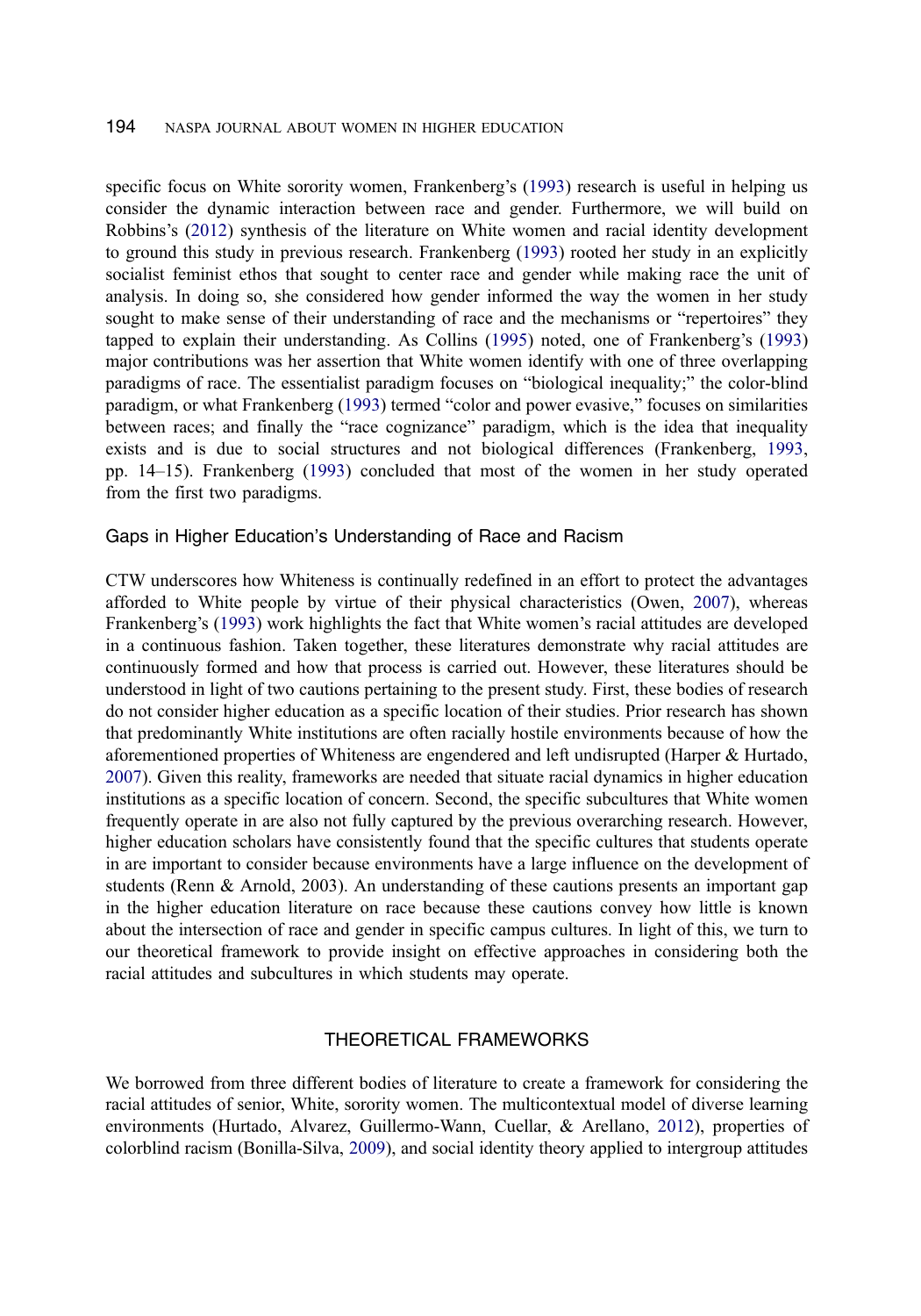(Sidanius et al., [2004](#page-20-0)) provide a rich conceptual foundation that situates our study in the higher education context and allows for critique of our participants' ways of meaning-making around race and racism. The multicontextual model of diverse learning environments (MMDLE) (Hurtado et al., [2012](#page-18-0)) framework enables practitioners, policymakers, and scholars to categorize practices and policies on college campuses concerning race and other social identities into five dimensions: historical legacy of inclusion/exclusion, compositional diversity, psychological dimensions, behavioral dimensions, and organizational/structural dimensions. These dimensions are moderated by the overarching policy, community, socio-historical, and institutional contexts. The behavioral dimension of campus climate, which is of most interest to this study, consists of: "(a) actual reports of general social interaction, (b) interaction between and among individuals from different racial/ethnic backgrounds, and (c) the nature of intergroup relations on campus" (Hurtado, Milem, Clayton-Pedersen, & Allen, [1999](#page-18-0), p. 291). Also of note in the model is that a student's identity is placed at the intersection of the curricular and cocurricular processes on a campus. Our study, which examines sorority culture, is positioned as a component of the cocurricular process because of the student subculture's role in "advancing the education of students, affecting student development, and creating a positive climate on campus" (Hurtado et al., [2012](#page-18-0), p. 81).

Although the MMDLE framework has advanced to be more inclusive of students' different social identities, the primary focus of this inquiry is on race and racism. Some scholars have suggested that many of the epistemologies typically used in educational research, including the constructivist lens chosen for this study, suffer from epistemological racism, or the notion that epistemologies arise out of the social history and culture of the [White] race [and] that these epistemologies logically reflect and reinforce that social history and that racial group (while excluding the epistemologies of other races/cultures), and that this has negative results for people of color in general. (Scheurich & Young, [1997,](#page-20-0) p. 8)

Given our interest in race and racism, we also utilized a sociological frame known as colorblind racism to analyze the data (Bonilla-Silva, [2009\)](#page-17-0). This framework is helpful in revealing the ways in which "dominant racial groups express racial prejudice … without appearing racist" (Berry & Bonilla-Silva, [2008,](#page-17-0) p. 217). This framework is a useful analytical tool that alerts the researcher to the various ways participants may augment or adapt their language, actions, or sense-making to appear less racist while still perpetuating racist systems of oppression.

Finally, studying campus climate related to White students can be challenging as the investigation calls for the illumination of racial beliefs and assumptions that are often unconscious or thought about infrequently. Social identity theory (SIT) helps scholars better understand the privileging of in-groups and the discrimination against those in out-groups (Tajfel, [1986\)](#page-20-0). The central hypothesis of SIT is that in-group identification is causally related to intergroup bias (Kelly, [1993](#page-19-0)). This theory argues that to enhance self-conception by virtue of group affiliation, people will create or accept negative perceptions of people who do not share their group affiliation. Hence, the theory has been used to understand in-group and out-group dynamics spanning race, class, national origin, and even team sport allegiances (for a critical overview of the theory's application, see Hornsey, [2008](#page-18-0)).

Relatedly, Sidanius et al. [\(2004](#page-20-0)) applied SIT to the college context by conducting a quantitative study of racial/ethnic student organizations and predominantly White fraternities and sororities, testing to see how the affiliation of members in a racially homogenous group affected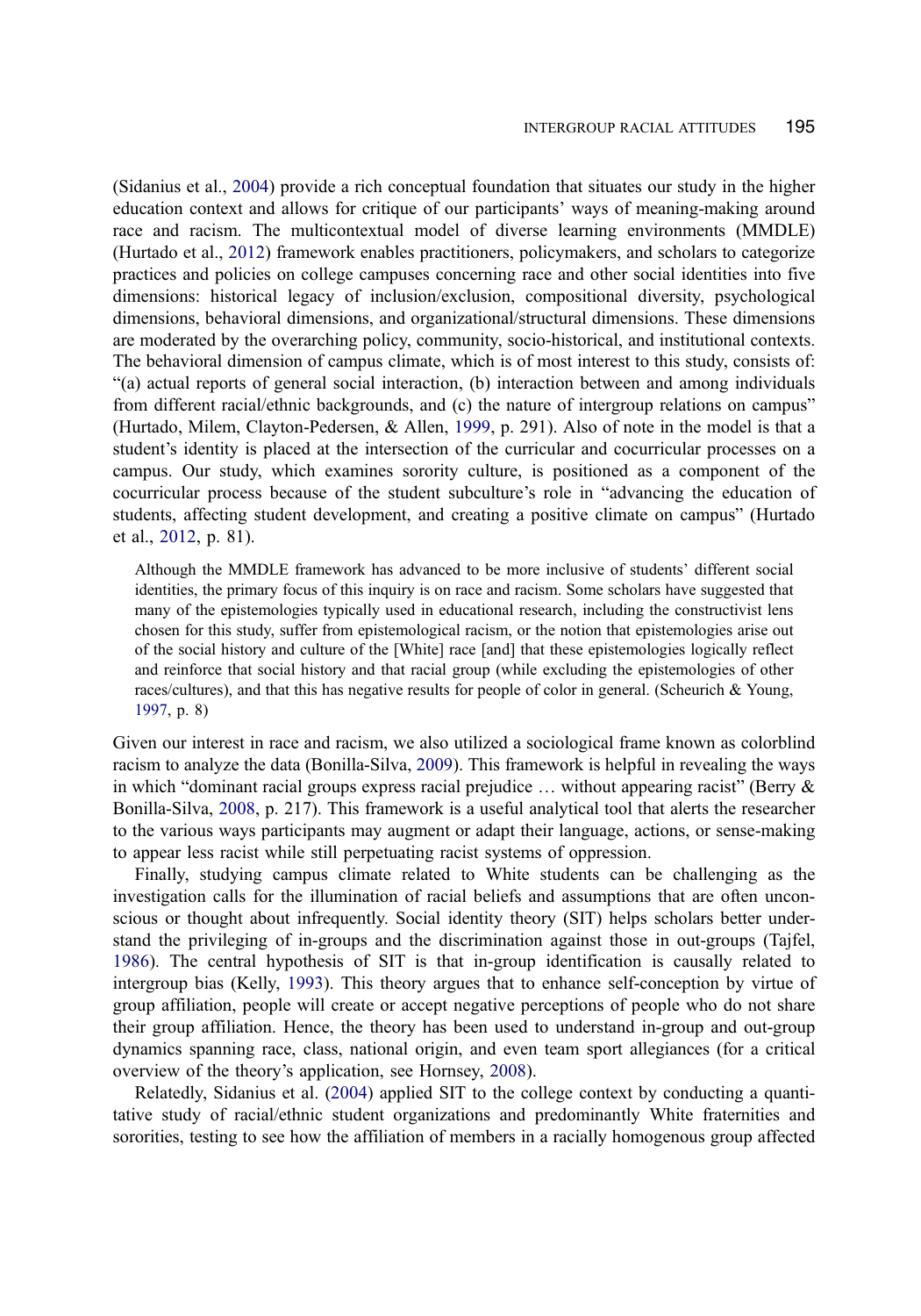#### 196 NASPA JOURNAL ABOUT WOMEN IN HIGHER EDUCATION

their in-group and intergroup attitudes. Sidanius and colleagues [\(2004](#page-20-0)) created four conceptual clusters that were utilized to measure the in-group and intergroup racial attitudes of students: racial policy attitudes, social identity attitudes, ethnic prejudice, and perceived group conflict. Similar to our first phase in this research project that focused on senior, White fraternity men (Morgan, Zimmerman, Terrell, & Marcotte, [2015](#page-19-0)), we adapted Sidanius et al. ([2004\)](#page-20-0) clusters as concepts in the interview protocol. Hence, this study builds on the first phase of this project and the work of Sidanius et al. [\(2004](#page-20-0)) by using qualitative interviews to uncover the subtle nuances in racial attitudes of senior, White, sorority women. These frameworks underscore the importance of campus subcultures, such as sororities, in the development of students and provides guidance on illuminating the racial attitudes of participants while remaining sensitive to the potentially racist meaning-making of participants and researchers.

#### RESEARCH DESIGN

Constructivism assumes that both researchers and participants construct multiple realities that produce useful data (Bryant & Charmaz, [2007\)](#page-17-0). Accordingly, the research team was interested in the coconstructed realities of intergroup racial attitudes created by the participants and then interpreted by the research team. Focus groups were selected for their usefulness in identifying areas of agreement and disagreement within a group (Carey & Smith, [1994;](#page-17-0) Reed & Payton, [1997;](#page-20-0) Sim, [1998\)](#page-20-0). Furthermore, they allow participants to challenge each other and seek clarification on contentious issues potentially revealing the sources of complex behaviors and motivations (Morgan & Krueger, [1993](#page-19-0)).

#### **Participants**

We used purposeful (Patton, [2005](#page-19-0)) and criterion sampling (Creswell, [2013](#page-18-0)) to recruit women from Panhellenic Council (PHC) organizations to participate in the focus groups. The research site was located at a large, public, research university in the Midwest. Research suggests that members living in chapter facilities possess attitudes that are more racially hostile than those that do not live in chapter facilities (Hughey, [2007](#page-18-0); Morris, [1991](#page-19-0)). Thus, the sampling criteria for the study focused on PHC organizations that have large chapter houses at the research site with living accommodations for over 75 people. The organizations also had to be established at the institution prior to 1950 to ensure that the groups had a substantial amount of time to develop a pervasive and unique chapter culture (De Los Reyes & Rich, [2003](#page-18-0)). Additional criteria stipulated that focus group participants had to self-identify as seniors (fourth year or above), White, and women. These criteria were used based on research that suggests that senior sorority members are significantly affected by the fraternity/sorority experience on a range of outcomes including openness to diversity (Pike, [2003](#page-19-0); Zhao & Kuh, [2004\)](#page-20-0). In combination, these criteria presented the opportunity to glean information-rich data about their intergroup racial attitudes (Patton, [2005\)](#page-19-0). To recruit organizations and participants, a member of the research team contacted the presidents of all the PHC organizations that met the sampling criteria via e-mail and asked them to participate in the study. There were only two organizations that did not meet the sampling criteria. After the research team gained consent, they worked with presidents to recruit members to participate in the focus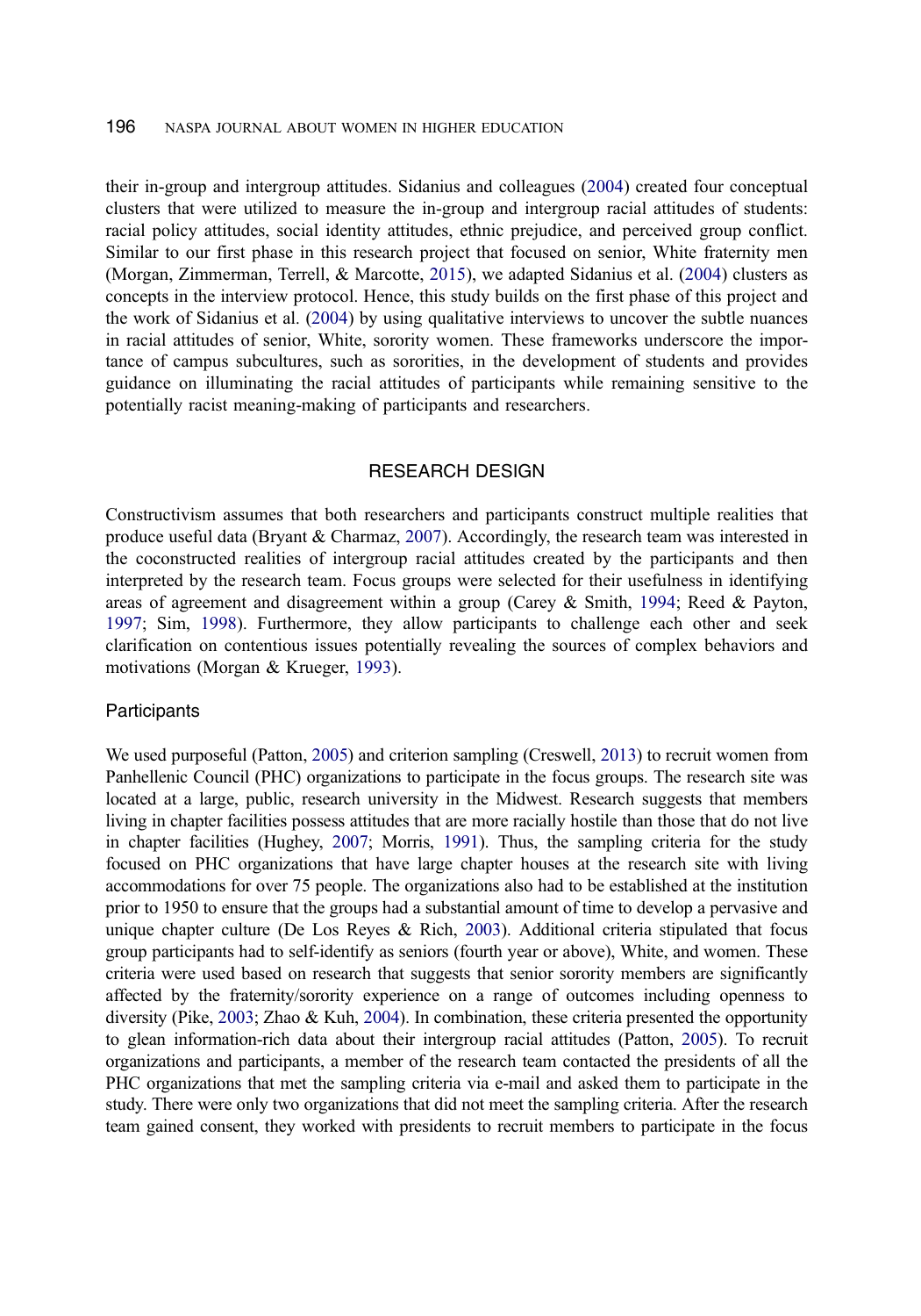groups. Two focus groups were conducted with a total of 12 participants across the study; one focus group had five participants, while the other had seven.

#### Data Collection

Data were collected during hour-long focus groups utilizing a semi-structured interview protocol (Fontana & Frey, 1994). The focus groups were held at the participants' chapter houses to foster a sense of comfort so that participants would feel more open to speaking candidly about their sorority experience. To create the interview protocol, the research team used the conceptual clusters from the Sidanius et al. ([2004\)](#page-20-0) study, noted in the theoretical framework, as guides to formulate interview questions that would facilitate discussion about how the essence of each cluster functions in their sorority experience and in the larger chapter culture. For example, racial policy attitude questions included asking participants to talk about the degree to which their sorority values talk about racial diversity. Questions about social identity attitudes asked participants in the focus group how they knew if members were the right fit for their organization. Focus groups were digitally recorded and members of the research team transcribed each session verbatim.

#### Data Analysis

Coded transcripts were compared and similar codes were collapsed into parent codes. Parent codes were defined and arranged into overarching themes that were illustrative of the participants' experiences and racial attitudes (Miles, Huberman, & Saldaña, [2013\)](#page-19-0). Data were analyzed through the colorblind framework. This allowed members of the research team to challenge the participants' voices and our interpretation of their voices in order to be mindful of the way that racism is potentially enacted in chapter cultures and subsequently influences their racial attitudes. For example, if a participant said "I don't see race" in partial response to a question, we sought to analyze how this colorblind view may indeed be a perpetuation of racism in their social context. Without the use of this framework, the research team could be inclined to hear "I don't see race" as a benevolent finding. Transcripts were independently coded and analyzed for consensus and disagreement among the participants regarding the intersection of their chapter experiences, intergroup racial attitudes, and how these experiences and attitudes were influenced.

#### **Positionality**

It is critical for researchers to interrogate their research positionality in order to "bring to researchers' awareness and consciousness known (seen), unknown (unseen), and unanticipated (unforeseen) issues, perspectives, epistemologies, and positions" (Milner, [2007,](#page-19-0) p. 395). To help manage this process, the team members engaged in ongoing conversations, wrote research memos, and maintained currency with up-to-date literature on race and racism to facilitate the process of making the unseen and unforeseen more visible during the research process. Further, the research team examined their own identities as they related to the study. Our research team is made up of one woman and two men from different backgrounds and social identities, including fraternity and sorority membership,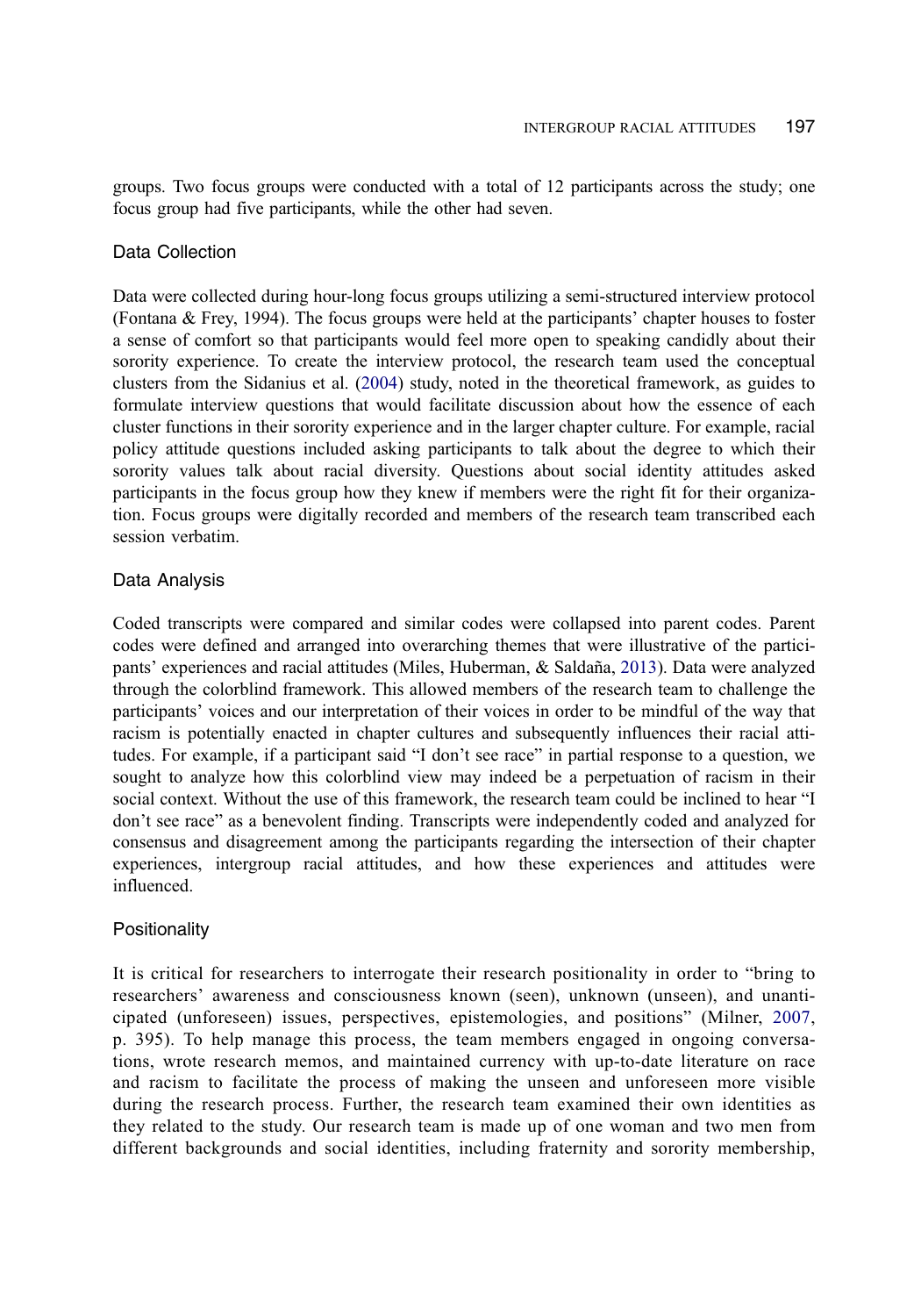#### 198 NASPA JOURNAL ABOUT WOMEN IN HIGHER EDUCATION

race, and student affairs interests and experiences. The combination of these characteristics gave us a unique collective lens because we were a part of the broader campus culture but had differing levels of familiarity with the properties of Whiteness and the norms of the sorority subculture. For example, one of the team members is affiliated with a Panhellenic sorority and identifies as a White woman. The second researcher is affiliated with a National Pan-Hellenic Fraternity and identifies as a Black man, and the third researcher is not affiliated with a Greek-letter organization and identifies as a White man. This "insider/outsider" dynamic among the team members presented many opportunities to reflect on the ways our positionalities informed various stages of the research project. For instance, having a team member who was not familiar with fraternity and sorority culture led to many discussions of tradition and culture that may have been taken for granted if all team members had experiences in a fraternity or sorority.

#### **Trustworthiness**

To facilitate trustworthiness and credibility, the team members individually coded each transcript and then compared codes throughout the analysis. This process also advanced consistency and triangulated the data analysis because we did not solely rely on one person's interpretation of the data (Tracy, [2010](#page-20-0)). The team shared findings with an outside researcher familiar with the context of the study as a form of peer debriefing. Participants were provided a summary of the themes and invited to provide feedback as a form of member-checking (Creswell, [2013\)](#page-18-0). The research team engaged in an on-going dialogue during data analyses to challenge each other's biases and assumptions that might have stemmed from the researchers' positionalities (Barry, Britten, Barber, Bradley, & Stevenson, [1999](#page-17-0)).

#### LIMITATIONS

The findings from this study must be understood and interpreted within the context of certain limitations. First, this research was conducted at a single site—a large, public, predominantly White, research institution in the Midwest. A significant number of the students at the institution are involved in Greek life. We further restricted our sample by including only White, Panhellenic sororities with women who resided in chapter houses. Our findings and implications should be understood through that context. The findings are also based on focus group interviews with women from two chapters. Therefore, individuals hoping to use this research should bear those things in mind when thinking about transferability of the findings to other contexts or groups of students.

#### FINDINGS

Presented in this section are four themes that illuminate nuanced insights into how senior, White, sorority women make meaning of how the chapter and institutional culture inform their interracial group attitudes. These include: (a) the minimization of race, (b) diversity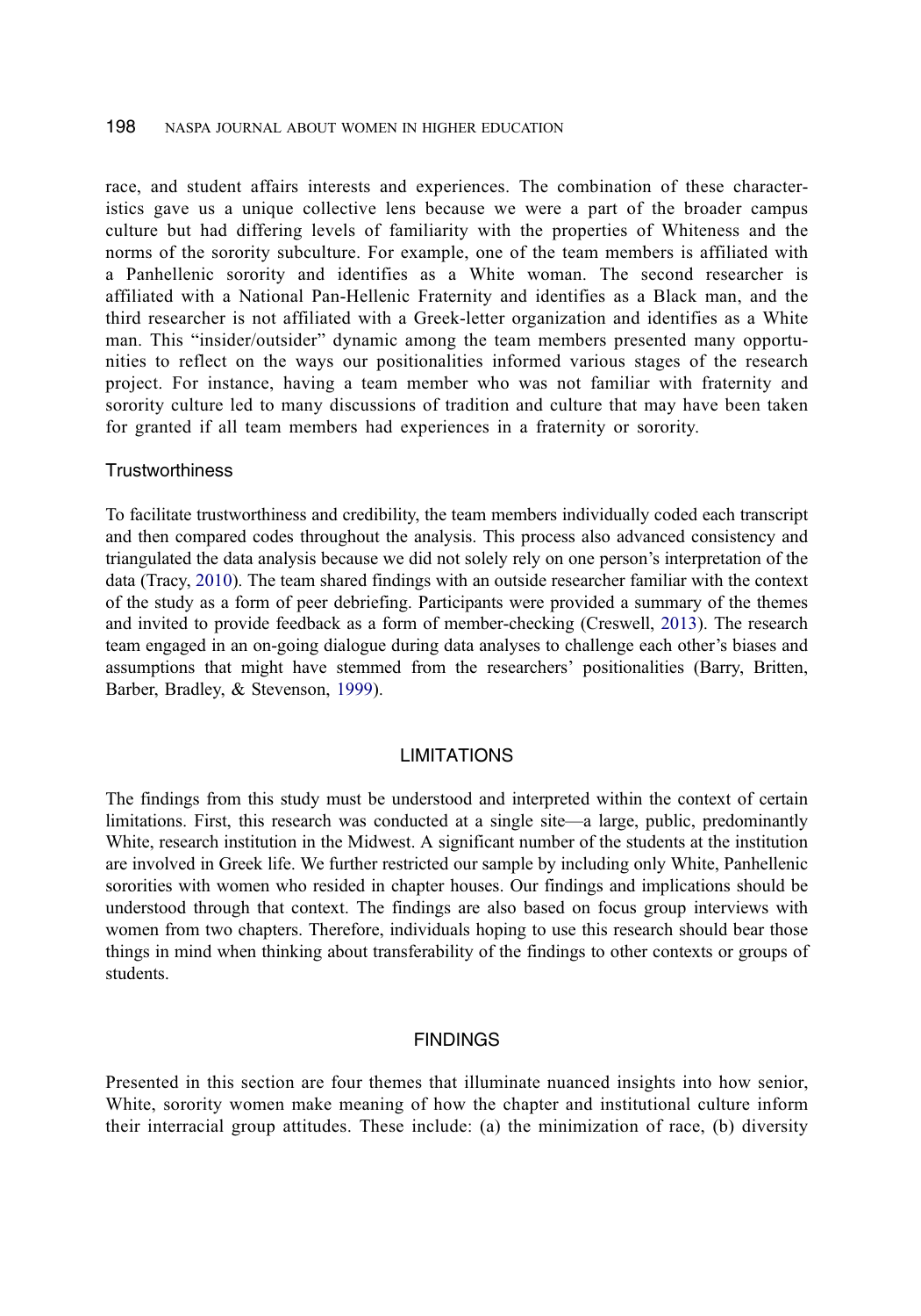within context, (c) perceived barriers to cross-racial interaction, and (d) contrasting racial attitudes.

#### Minimization of Race

Minimization of race occurred when participants used identities other than race to focus broadly on diversity in an effort to draw the attention away from the lack of racial diversity and toward other forms of diversity. One strategy used was to focus on other social identities in which there was more variation within their chapters. For example, one participant commented, "Yeah, and I think that … there are diverse religions between houses and what not. I think it's … weirdly sort of how the system pans out." Additionally, other participants thought about diversity as being involved in different activities, "Our chapter does value [diversity] a lot I would say. I would say our members are very diverse. There's people that are involved in 'you name it' someone is doing it."

Participants also focused on a very generalized notion of diversity stating that their chapter diversity comes by virtue of everyone possessing diverse and unique characteristics, "I think as a sorority we think of diversity as different, every person here is different." Another participant put it a different way when she said, "Yeah, but, even within being diverse with your interests and who you are as a person, it's a big deal." For the women, diversity was defined less by social identities and categories and expanded to encompass a much larger array of experiences and characteristics.

Another way participants minimized race was by focusing on the ways in which they felt discriminated against because they were in a sorority. One participant exemplified this when she noted, "even the campus in general I think looks down on all of Greek Life. They don't know that we study and are in other organizations unless they knew us personally." Instead of focusing on racial differences between White women and Students of Color, the women focused on ways in which they too experienced discrimination because of others' perceptions of their membership in a Greek organization.

Finally, some participants equated their minimization of race to a sense of altruism or being a good person because they did not see race when they looked at an individual. One participant stated that "We don't want to judge someone based on the color of their skin. I want them to be in this chapter because they're goofy, they're ambitious, they're great and if they're African American then awesome." Another participant saw seeing someone for their race as a form of reverse discrimination when she stated that "I feel like [paying attention to someone's race during recruitment] would be placing them at a higher value than other people is kind of like, what you're not supposed to do, everyone is supposed to be equal, so reverse discrimination." Minimization of race is a strategy employed by the sorority women in their efforts to not focus on the lack of racial diversity in their context. The strategy also persists as a racial attitude that pervades how they see themselves and others.

#### Diversity within Context

Another theme that emerged was the contextual way in which sorority women thought about racial diversity. The participants often stated that while they may have appeared racially homogenous, they were more racially diverse than several of the observed environments within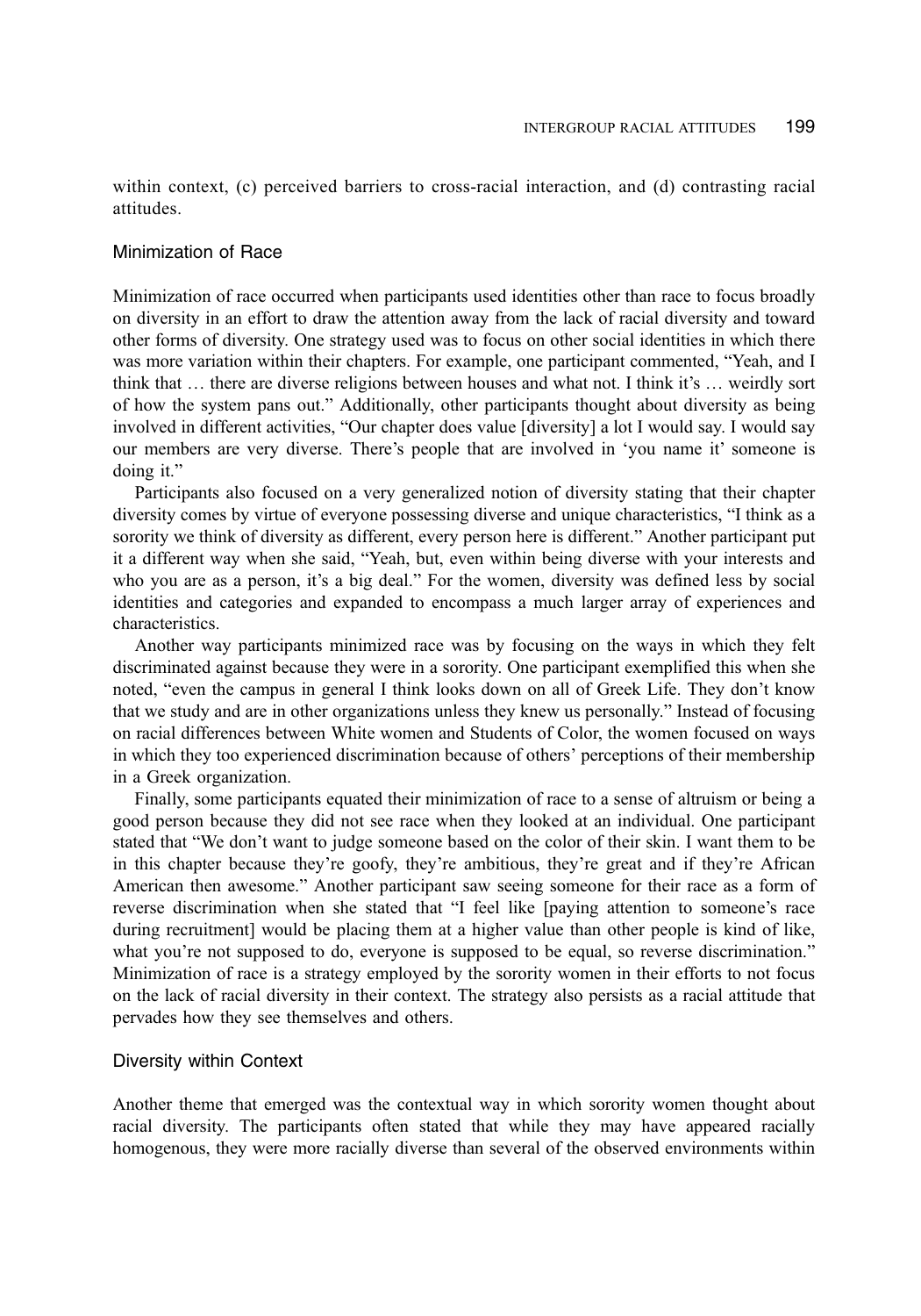their context. Some of the women pointed to the lack of racial diversity at their institution: "I also think it's a little bit like the ratios. Here at [institution omitted] there's not a lot of diversity so the chances of you being friends with someone is lower to begin with." Others used the lack of racial diversity within their state context as a reason that they do not have a large pool of diverse people with whom to interact: "Yeah, I mean … [this] state is pretty conservative but as a university we are very liberal so … I don't know how that plays into things." Additionally, another individual commented that "I want to talk to my uncle about this because he's actually a Trustee and he's been over to the house and he's like, 'I don't understand why you don't have more multicultural girls.' Just because there's not the numbers." Others stated that other Panhellenic chapters were not diverse, but their chapter was: "I would say that we have some racial diversity. I think in the Greek system as a whole there's not a lot of racial diversity. I think that's something that I've seen changed throughout my time in the chapter." Whether it was other chapters, the institution, or the state as a whole, for the women, there was some other comparison point to which they were more diverse. There seemed to be a sense among the women that they were doing better than others at diversity, and therefore did not need to focus on it as much as others.

While the women acknowledged that there was a lack of racial diversity within their context and attributed their lack of cross-racial interactions to that lack of racial diversity, they also seemed to hold fast to an idealized hope that society was changing, and the lack of racial diversity and cross-racial interaction may soon be an issue of the past. When speaking about multicultural groups interacting with predominantly White groups, one participant stated,

I think that's changing, but with any sort of change it takes awhile just because it's always been done a certain way so it always has to be done a certain way. But like we said, we're [experiencing] a seachange.

Others commented that the idea of racial integration would be welcomed and appreciated: "I think it would be a really neat thing because I think [interaction between predominantly White groups and multicultural groups] needs to be more integrated." Diversity within context highlights how relative the understanding of race is for the sorority women in the study. By focusing on a broader meaning of diversity, the women worked to shift attention away from their racial sense-making towards understanding diversity in a way where they could include themselves and their current chapter demographics.

#### Perceived Barriers to Cross-Racial Interactions

The focus groups participants also shared that there were obstacles that served as barriers to cross-racial interactions on campus. One barrier that participants identified was what they perceived as significant, but non-racial, differences between the multicultural organizations and their own. In the words of one participant,

I have a couple friends who are in a sorority within Multicultural Life and it's a lot different. Their process of recruitment and their standards that they're held to are way different than ours. So I don't know if that could necessarily come into ours … I know that at least one of my friends doesn't see what we do as legitimate.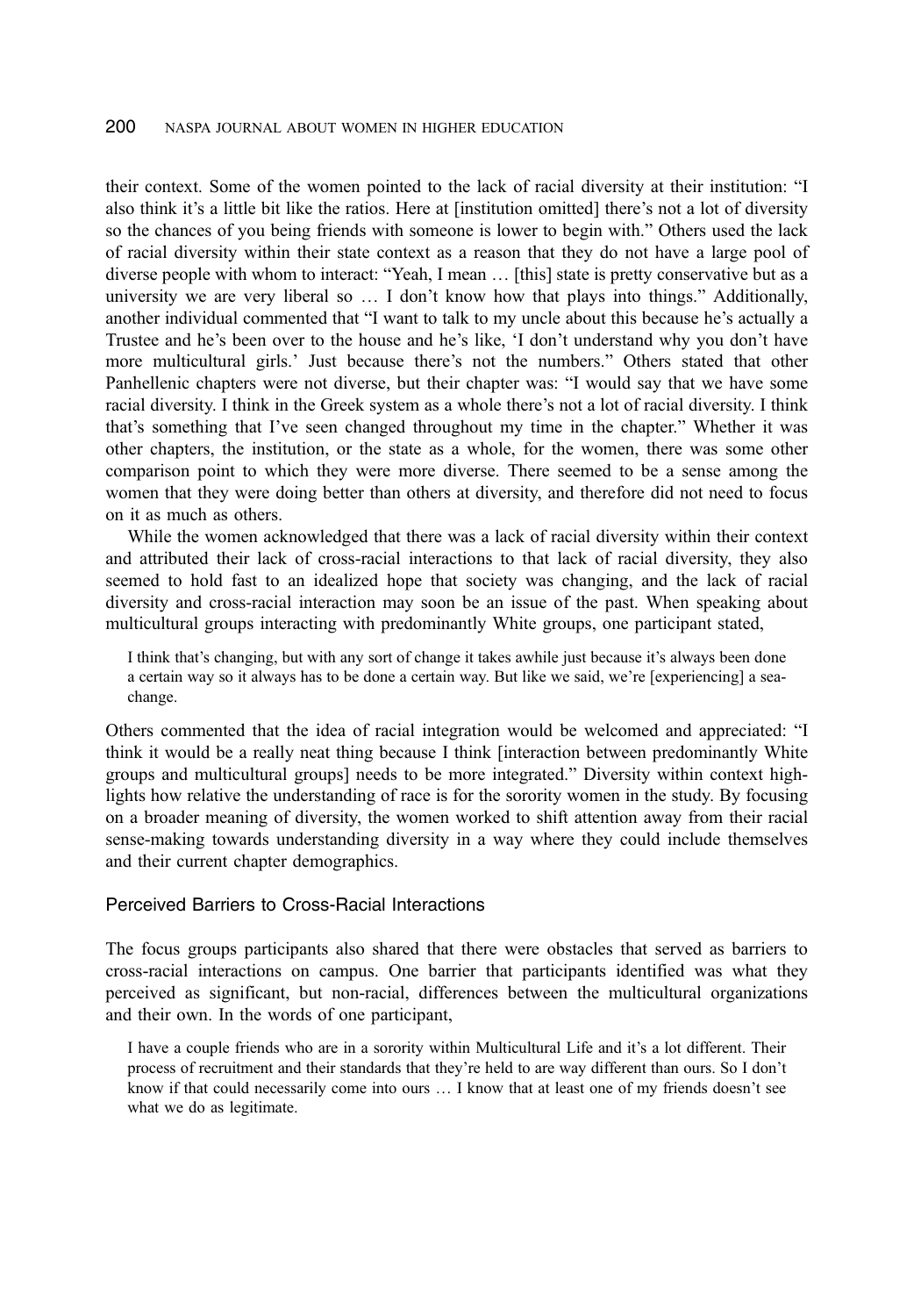The different methods for recruitment and member education served as a stark distinction between their organizations and multicultural organizations that created a perceived barrier for the White women.

Participants also perceived differences in organizational pride and tradition between the predominantly White and predominantly Black councils. For instance, one member noted,

They place a lot more emphasis on ritual and I think almost everyone that I know who would be in a multicultural sorority really has a lot of pride in the organization that they are in. Panhellenic people still have pride but it's not as prevalent as it would be for the people that I know in multicultural sororities.

As one participant shared, the lack of communication between their community-wide governing boards created an information stop-gap, "a lack of communication between the two organizations that kind of separates diversity."

Another perceived barrier was the social structure of having parties together, as one participants shared,

I personally don't know anybody in any multicultural sororities or fraternities. We haven't had [social events] and I feel like at least it's easiest for me to make friends with people that we [socialize] with because I see them all the time.

Differences in chapter size also served as a barrier that participants spoke of: "[One NPHC fraternity] invited us to come to their formal and because there's a lot less of them I think that's also an issue. They don't allow as many and stuff like that. It's a lot smaller."

Participants provided a few examples of when they did interact with other multicultural<sup>2</sup> groups at the institution. One participant commented, "I just met a couple new members at our philanthropy who came from one of the multicultural sororities and I think that we're going to try to do some activities with them this semester." As the participants spoke about these interactions in conjunction with their perceived barriers, it became apparent that the onus for cross-racial interactions, such as inviting the women to formals as stated previously or taking the initiative to come to a philanthropy event, was placed on the multicultural groups. However, none of the White participants spoke about going to multicultural philanthropy or educational events. While the women expressed interest in interaction across race, the responsibility for initiating that interaction was placed on the multicultural groups.

#### Contrasting Racial Attitudes

The previous themes present exemplars of attitudes held by the sorority women that allow aspects of Whiteness and privilege to operate in their chapter culture in a largely undisrupted way. However, it became evident that at least some of the women in the focus groups were becoming more aware of and sometimes more empathetic to the experience of Students of Color at their institution. In particular, we illuminate the interplay of how the participants came to understand more about racial dynamics within their context.

<sup>&</sup>lt;sup>2</sup> We have chosen to use "multicultural" as an all-encompassing word to represent Greek letter organizations that represent various racial/ethnic backgrounds (e.g. Black, Asian American, Indian American, Latinx).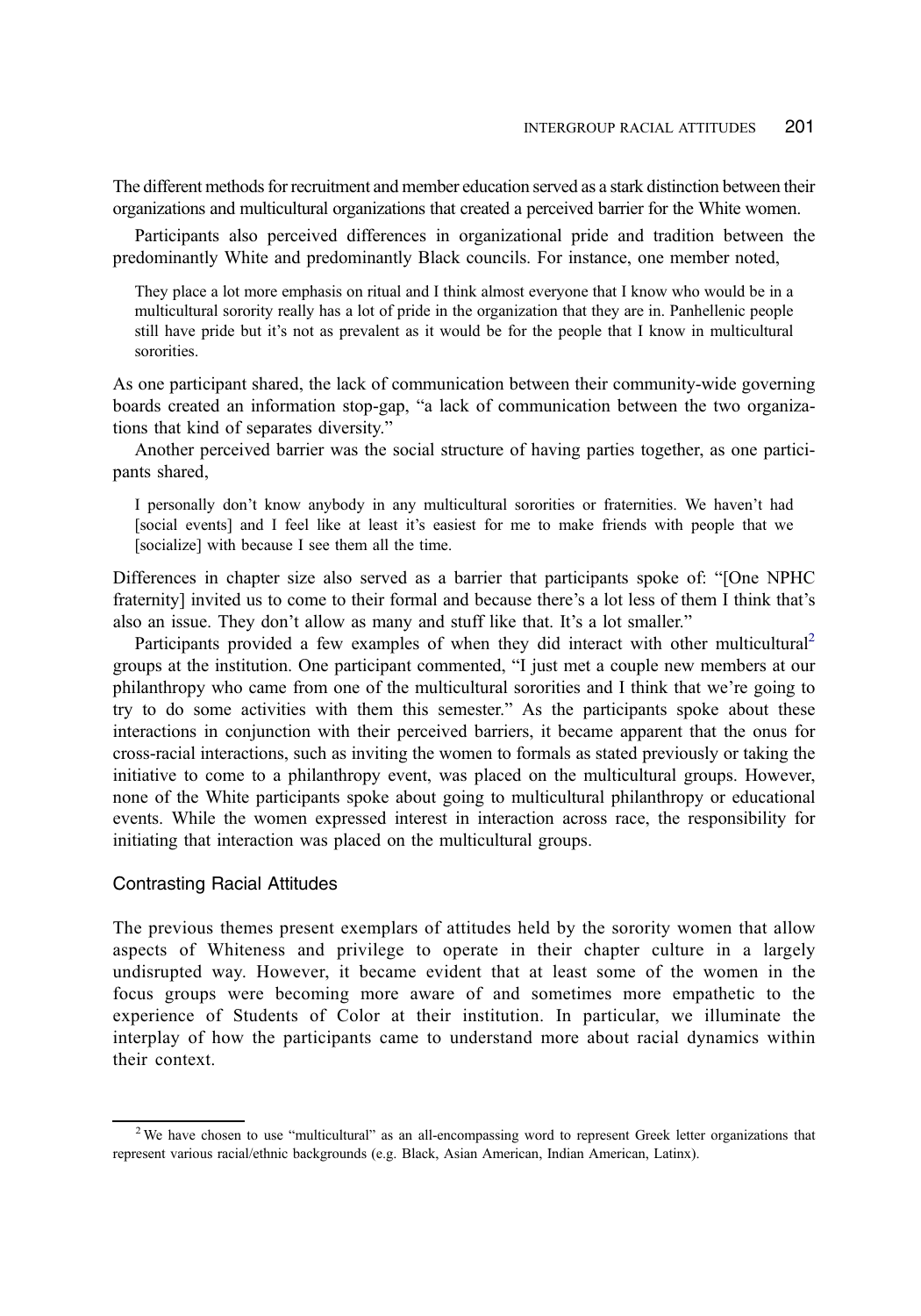#### 202 NASPA JOURNAL ABOUT WOMEN IN HIGHER EDUCATION

Some participants discussed how they were aware that they lacked an understanding of different racial groups. One participant remarked, "I just don't know that much about [multicultural sororities and fraternities], which is kind of embarrassing for someone who's been in a sorority every year and someone who's on Panhel." This lack of understanding spurred another participant to take advantage of opportunities that the campus offered to learn more about and interact with different racial and ethnic groups. She described why she chose to visit the Latino culture center saying, "I'm a Spanish major and a Portuguese minor, so I'm really interested in Latino culture anyways but it's not weird [to visit the culture center] because I speak the language so I feel more connected [there]." It is interesting to note here that the woman felt comfortable going to the Latino cultural center because of her ability to speak Spanish. Her ability to feel like she can share in aspects of culture with groups that are different from her created a sense of comfort, which was not necessarily present when the women thought about interacting with multicultural groups.

Another contrasting finding came from one of the participants about how she made meaning of her experience as a woman in the computer science field.

And I think that would be fantastic, go to a fair where multicultural fraternities and sororities are maybe having a booth and have our sorority to be there and reach out to these women and let them know that we are interested … I think that we are so disjointed from other demographics that maybe effort to reach out to these girls and maybe invite them over for a day beforehand to meet us and get introduced to something that neither of us have much contact with.

This is another example of one of the participants being caught up in the process of wanting to affirm allegiance to aspects of the hegemonic culture but also starting to question if interactions could be different. In this way, we see participants developing complexity in the way they think about race.

#### **DISCUSSION**

The findings illustrate that intergroup racial experiences of senior, White, sorority women are highly varied, continuously negotiated, and complicit in the systemic marginalization of Students of Color. These findings are not entirely novel and align with previous research on White people's racial identity development (Helms, [1990,](#page-18-0) [1995](#page-18-0)). Furthermore, consistent with Sidanius et al. ([2004](#page-20-0)) and SIT (Tajfel, [1986](#page-20-0)), we found that, to an extent, involvement in the sorority functioned as "ethnic clubs" for the participants, meaning that participants' experiences largely went along with and contributed to White racial norms and attitudes. Considering our theoretical framework, what makes this study's findings relevant to higher education scholars and practitioners is the added nuance into how White women make sense of how the culture and climate they operate in shapes their racial attitudes and resulting behaviors (Hurtado et al., [2012\)](#page-18-0).

Our findings suggest that the culture of the sorority and the larger institutional climate may exert pressure on the women to minimize the salience of their race and how salient race is for others (Abes et al., [2007\)](#page-17-0). This appears to be an effort to not conform to racialized stereotypes about White people relative to the prevailing dimensions of climate. Participants expressed that they do not often think about race or racial issues as the quotes about minimization of race show. It seems as though race is either not salient at all or they work to minimize their own racial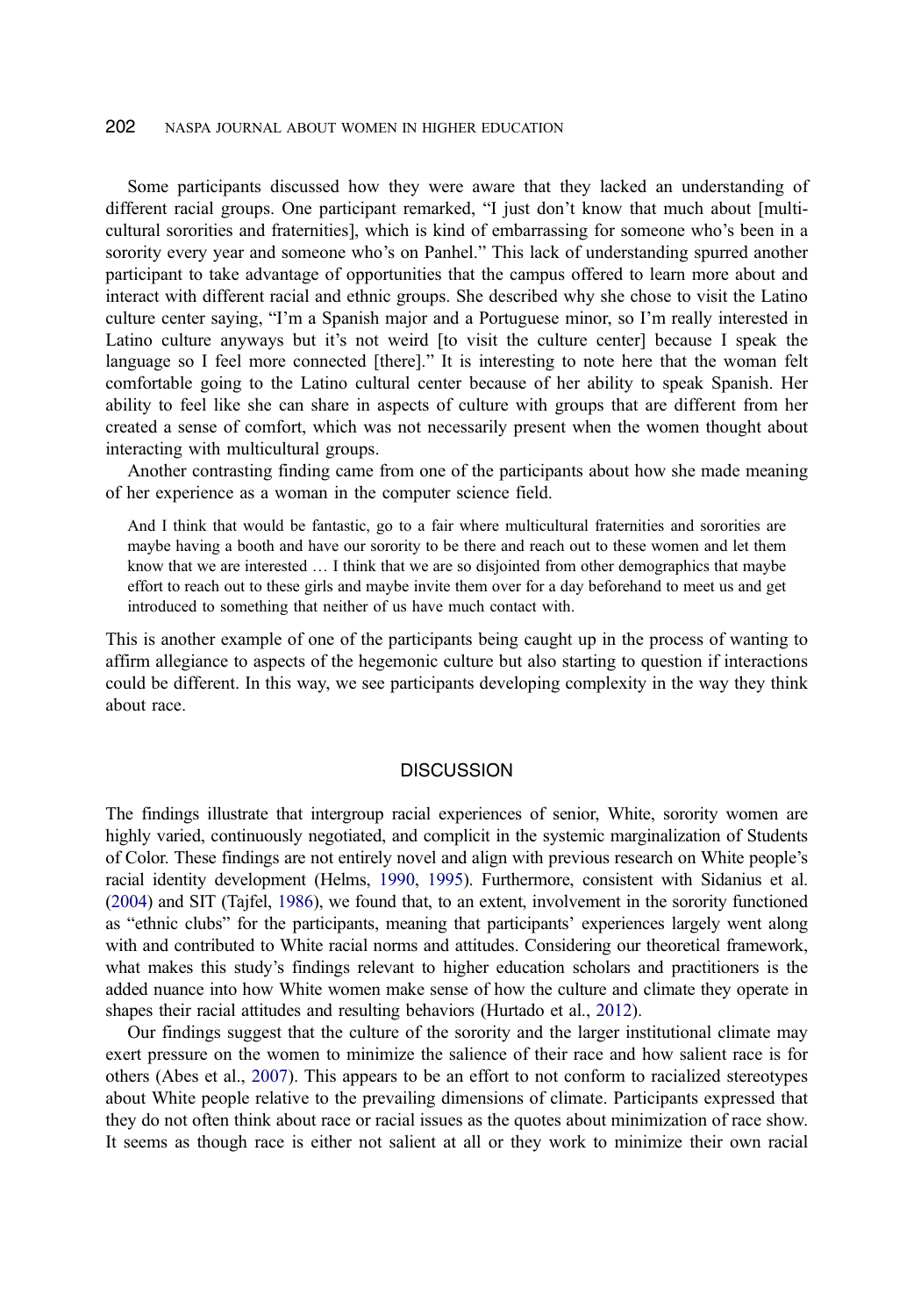salience in order to fit into the predominant norms of their sorority subculture. To think and act in ways that bring up issues of their race and racial dynamics within their subculture and on campus might alienate them from their peers who are less inclined to think about race or think about race differently. This dynamic of minimizing race muddies the conclusion from Sidanius et al. ([2004\)](#page-20-0) that membership in fraternities and sororities tended to have "broad effects" on the racial identity development of White students, most notably leading to increases in "their opposition to an ethnically diverse campus, their belief that ethnic organizations promote separatism, their opposition to interracial marriage and dating, their symbolic racism, and their sense of ethnic victimization" (p. 107). However, considering the central tenant of SIT, with minimization of race in mind, it becomes unclear whether the participants' shifts in racial attitudes stem from a lack of racial salience or a racial salience that is predicated on racial conflict.

Our findings also show that participants sought to minimize the importance of race for their minoritized peers. This is consistent with Bonilla-Silva's ([2002\)](#page-17-0) assertion that "colorblind racism persists because American norms forbid the open expression of racially-based feelings, views, and positions, when Whites discuss issues that make them feel uncomfortable" (p. 59). The participants framed these efforts when interacting with Students of Color in altruistic terms. Minimizing race for Students of Color allowed participants to find commonality in experience and served as a way to help affirm their positions as non-racists.

Additionally, the culture of the sorority experienced by participants fostered a unique interplay between how the psychological and behavioral dimensions work together to produce aspects of Whiteness and group identity (Tajfel, [1986](#page-20-0)). The racial demographics of our research site and the interplay between the psycho-behavioral dimensions of the chapter culture mediated the Whiteness and group identity for the participants in our study in a nuanced way that has not be previously identified in work based on the MMDLE (Hurtado et al., [2012](#page-18-0)). Psychological efforts to not want to confirm stereotypes that participants were either racist or overly concerned about race presented an interesting paradox whereby they worked to avoid perceiving themselves as racists. This in turn led to them behaving in ways that could be perceived as racially hostile (e.g., by dismissing the importance of race for minoritized students). This paradox is important to consider because it presents an underexplored rationale for why White women make investments in minimizing race within campus contexts.

As the quotes about the salience of other forms of diversity make clear, the women prided themselves on their chapter diversity. Given the quantitative nature of the Sidanius et al. ([2004\)](#page-20-0) constructs, it is no surprise that a nuanced understanding of diversity might have been overlooked. This finding is in part an example of how colorblind racism operates in that it seeks to dismiss or ignore race as a relevant concept (Bonilla-Silva, [2009](#page-17-0)). However, our participants did not totally dismiss the importance of having "diversity" in a particular context. In fact, they celebrated how their sorority culture could be viewed as an example of how diversity (e.g. different majors, hometowns, co-curricular involvement) looks and operates. By centering diversity in context, participants were able to identify themselves with what they perceived as a larger institutional value of diversity. While they were not able to pick out race and racism as a discourse that they should be concerned with, they could effectively identify the concept of diversity as important, despite not being able to clearly explain why diversity is a value.

In contrast, recent research has explicated how White male college students make meaning of racial discourses claiming to be the victims of racial antagonism on a campus (Cabrera, [2012,](#page-17-0)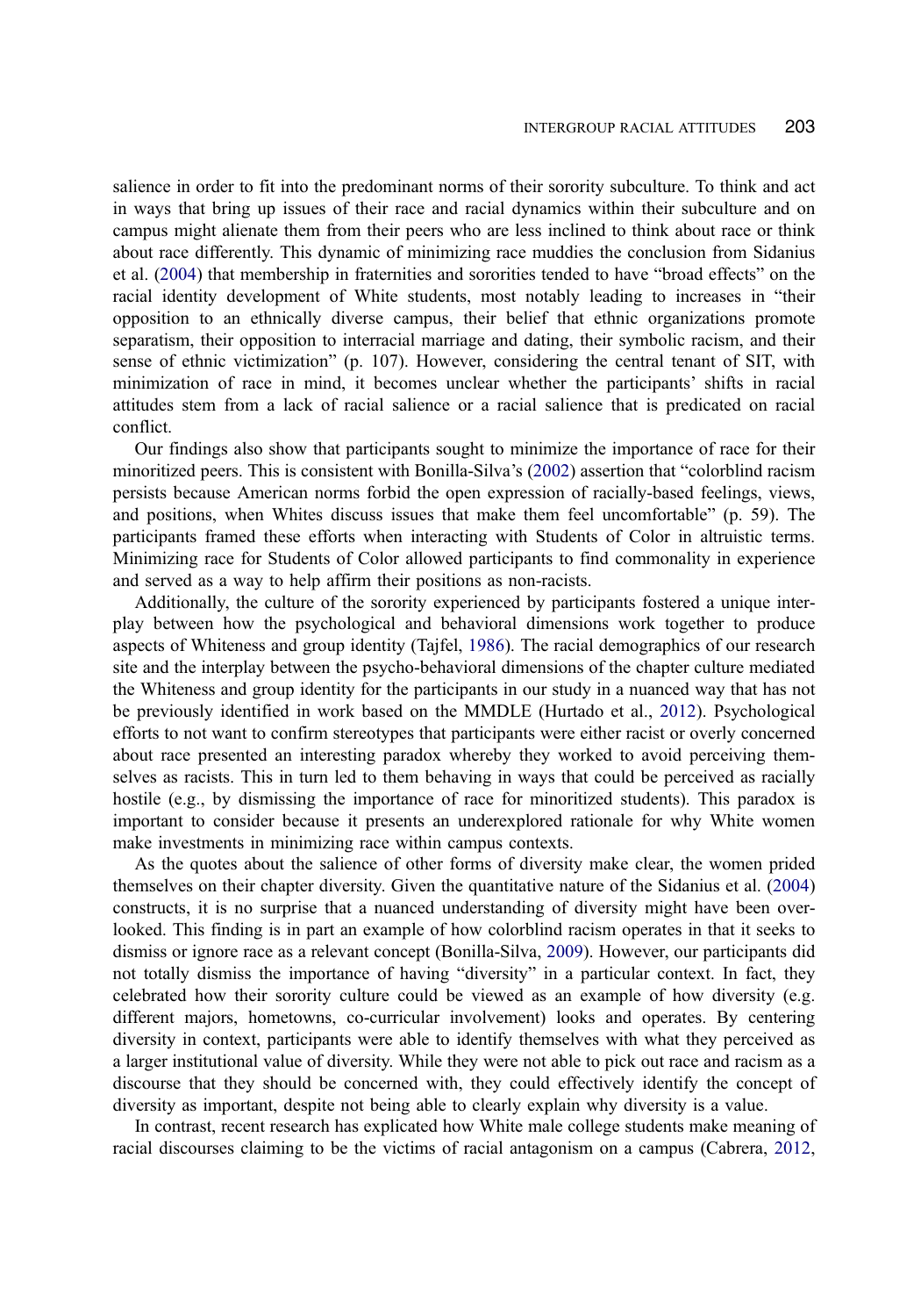[2014\)](#page-17-0). Our participants did not appear to view themselves as victims of negative racial intergroup dynamics. They did identify as victims of sorority stereotypes but centered their victimization on aspects of their identity that were not racially salient. Thus, they could effectively be recognized for embodying diversity, broadly defined, just not racial diversity. This indicates that efforts to raise awareness about racial diversity either by the institution or their national organization might influence the sense-making of the women. However, it seems that the messaging is colorblind or race-neutral in nature and not concerned with pushing the women to consider their intergroup racial perceptions. For instance, the National Panhellenic Conference (NPC) standards document, which serve as a statement of minimum expectations for the 26 member sororities, states that chapters should, "participate in at least one program that promotes a climate of diversity and inclusion" (National Panhellenic Conference, [n.d.](#page-19-0)). There is no further guidance on how diversity should be operationalized, and it could very easily be interpreted to mean "diversity within context" rather than racial diversity or other forms of diversity related to social identities and systems of oppression.

Finally, participants expressed their belief that racial dynamics on their campus were changing, something that Sidanius et al. ([2004\)](#page-20-0) did not attend to in their study. Given their experiences, the women believed that the racial dynamics on campus are changing, relative to their understanding of the past, or else cross-racial interactions among predominantly White groups and multicultural groups would not be occurring. This concept conflicts with the previous discussion points because there seems to be a tacit acknowledgement from participants that there may have been previous racial tension and that intergroup interaction on the basis of race is something that is positive and desirable. This nuance is best showcased by the disconfirming finding of the participant who used her experience of being a woman in computer science to express empathy with the experience of racially minoritized students and ideas for how her chapter could work to address the racial dynamics that exist on campus. Previous literature has noted that unlike White men, White women might be more inclined to be sensitive to the experience of racially minoritized students because of their experiences with patriarchy and sexism (Frankenberg, [1993;](#page-18-0) Robbins, [2012](#page-20-0)). Our findings corroborate these previous studies and add that despite pervasive problematic racial sense making in their sorority culture, there is still space for these racial attitudes to be challenged and disrupted.

#### IMPLICATIONS

Drawing on the central themes derived from the data collected in the focus group sessions with White sorority women and consistent with our theoretical framework, suggestions can be made to address intergroup racial attitudes that hinder more positive and profound relationships and attitudes across race. The four implications that follow could aid student affairs professionals, particularly those working closely with staff and student leaders in sorority and fraternity life, in their attempts to address some of the hindrances found in the study.

#### (Re)Define Diversity in Sorority and Fraternity Life

We observed at various points during the focus groups that a variety of definitions regarding diversity were held by sorority members in the same chapter. These variances in what constitutes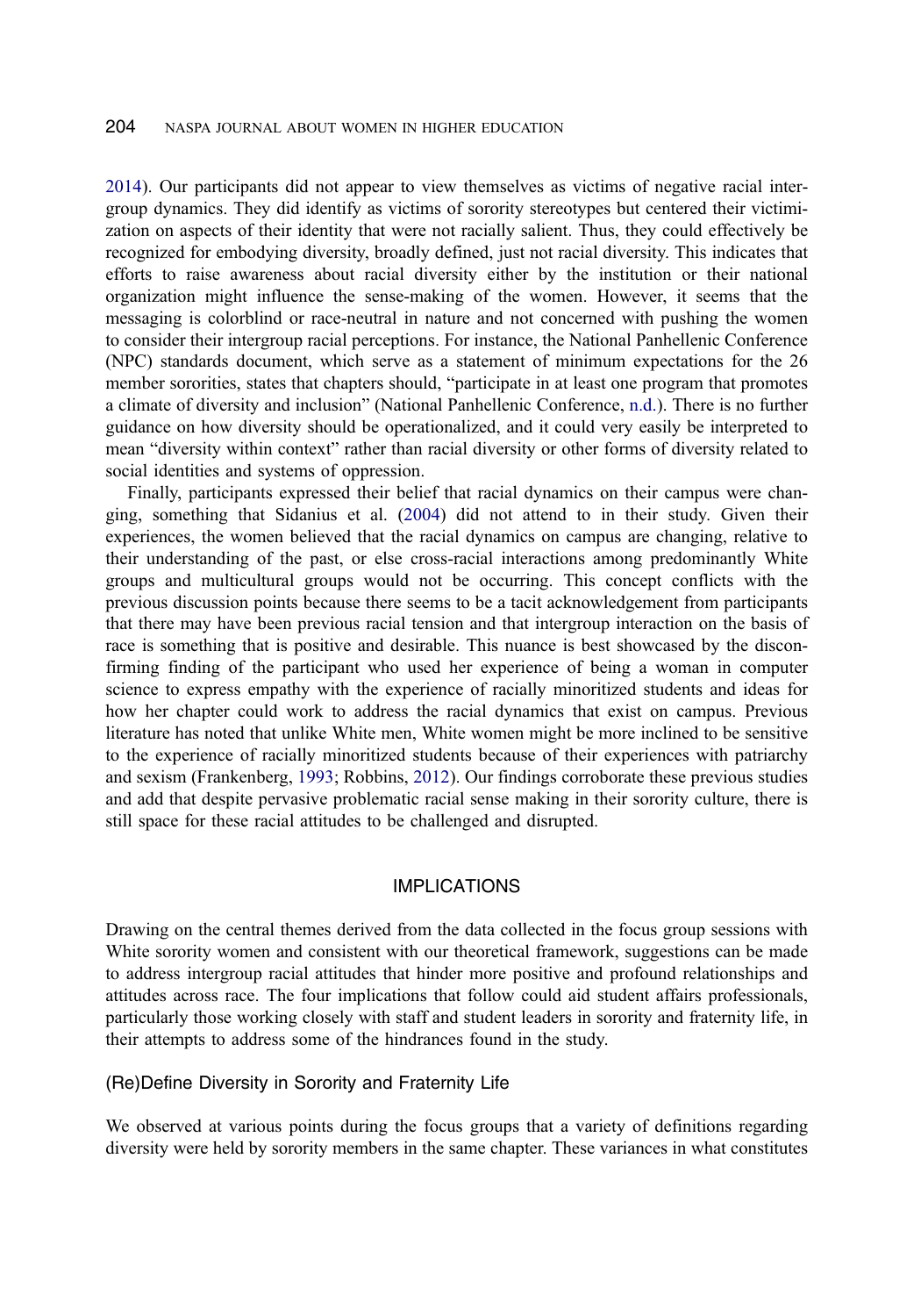diversity stalled the complexity and depth of the focus group conversation because it was necessary to continually redefine diversity as a social construct tied to one's identity and manifestations of power and privilege in society. Therefore, student affairs professionals could seize this opportunity to define or redefine what constitutes diversity in their sorority and fraternity life division on their respective campuses. Assessments regarding diversity policy or mission statements could yield useful information for practitioners regarding the efficacy or even existence of such statements. (Re)defining diversity at the campus and national headquarter levels could help to alter the misperception and avoidance of diversity in the chapter house. This suggestion also addresses the CTW concern of Whiteness persisting as an invisible property by foregrounding racial diversity as a concept that chapter members must grapple with in conversations about diversity (Owen, [2007](#page-19-0)).

#### Integrate NPHC, MCGC, and PHA

More could be done to raise the level of awareness, both in sorority and fraternity life and on college campuses generally, regarding the presence and purpose of the National Pan-Hellenic Council (NPHC) and Multicultural Greek Council (MCGC) sororities and fraternities. The NPHC is an umbrella organization bringing together the nine historically Black fraternities and sororities. MCGC is the umbrella coalition for the multicultural Greek letter organizations. Many of the participants were unsure or completely unaware of NPHC and MCGC organizations' policies and practices nationally and at other institutions. They did not know whether other institutions had Greek life councils and chapters that were separated by race, how separate councils met distinctive needs of organizations at other institutions, or whether NPHC or MCGC groups lived in chapter housing.

Subsequently, student affairs professionals who work in sorority and fraternity life should assess their environments, both physically and socially constructed, for injustices in representation, lack of interaction amongst all fraternities and sororities, access to resources, and administrative policy. The lack of knowledge and understanding of multicultural Greek life on the part of predominantly White sorority members suggests not only a gap in communication but also perhaps that these groups have seats at different tables that create policies and programs for their respective communities. However, since predominantly White tables come with power and privilege, it is important for all of the groups to have a seat at the same table. One promising place to ask about equity across race in sorority and fraternity life are the NPHC and MCGC sororities and fraternities themselves. Holding interviews and focus groups with students who belong to NPHC and MCGC sororities and fraternities could yield promising, realistic, and actionable solutions for creating a campus that has a greater understanding of and appreciation for NPHC and MCGC organizations.

#### Utilize Existing Trainings and Courses to Unpack Whiteness

Because of their role in providing social support, comforting guidance, and logistical information to potential new chapter members, sorority recruitment counselors often undergo training programs that equip women with these skills. While some of the participants had completed recruitment counselor training themselves (for the institution of focus here, an eight-week, credit-bearing course), one clear finding noted earlier was the apparent lack of knowledge and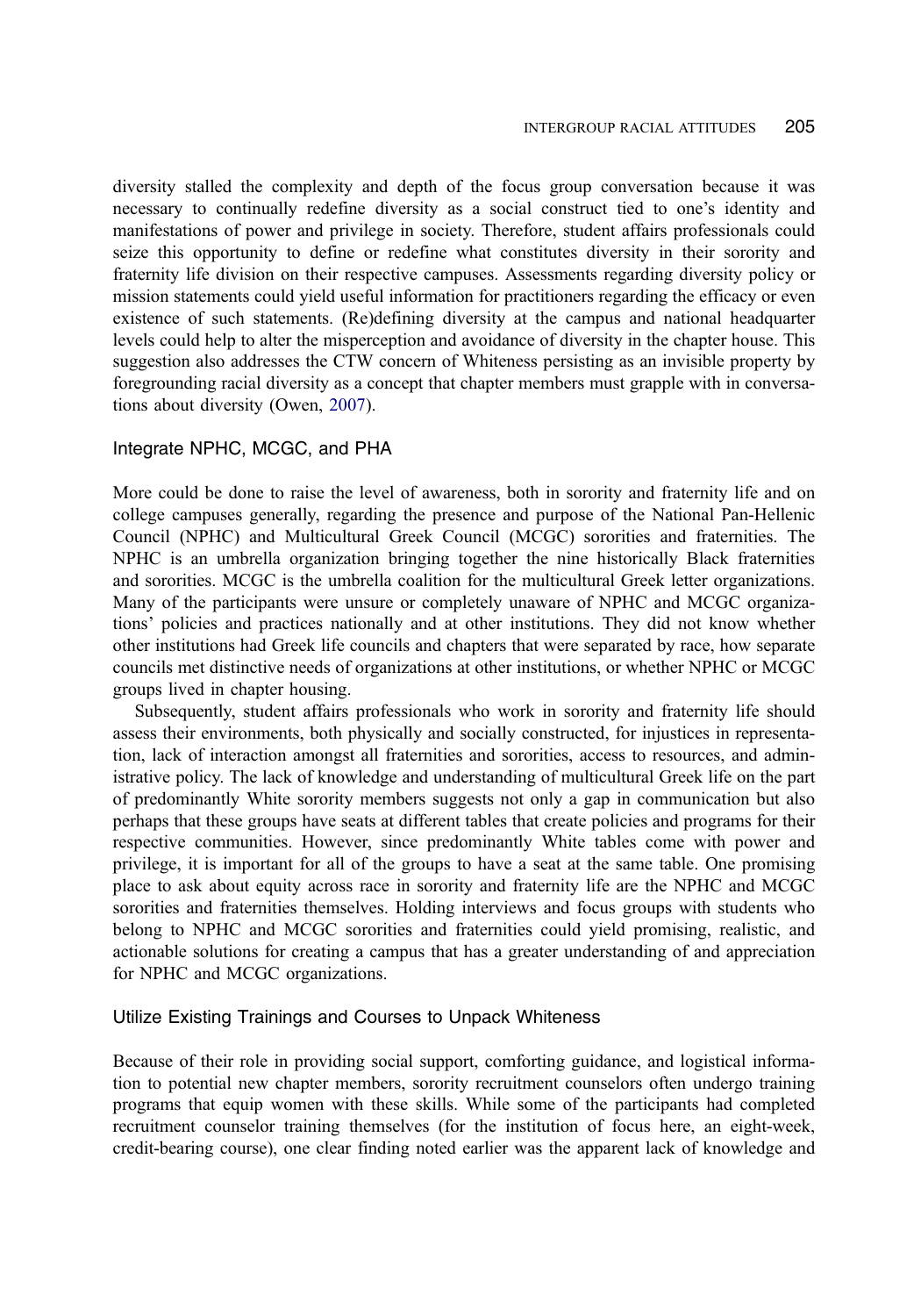palpable discomfort in discussing potential Chapter Members of Color. A challenge is thusly made to student affairs professionals to include or increase time devoted to unpacking Whiteness, its unearned advantages (McIntosh, [1989\)](#page-19-0), and the ways it manifests itself in the recruitment process and elsewhere. The notion and implicit meanings of "fit" could be deconstructed and scrutinized in a safe and nurturing learning environment. This recommendation also helps to respond to the CWT concern of the ways in which Whiteness is continuously redefined to maintain its advantages and could help chapters remain aware of these dynamics on a proactive rather than reactive basis (Owen, [2007](#page-19-0)).

Chapter efforts to emphasize colorblindness as a strategy to address race in sorority and fraternity life could be challenged through existing training. Educational sessions could progress and be extended to address nuanced racialized concepts uncovered in this study, including racial stereotyping and cultural appropriation. Finally, campus-specific issues related to racial diversity could provide additional contexts through which the level of awareness, skills, and attitudes in addressing race might be improved.

#### Promote Diversity through Intersecting Experiences

Offices or individuals tasked with fostering inclusive institutions should think through strategies that take up how sexism could be employed as a gateway to illuminating systems of privilege and oppression at work nationally, their historical foundations, and their current effect within higher education. Unlike most White fraternity men, sorority women could be challenged to reflect on their minoritized experiences, the irrational reasons provided to explain away their experience, and the hurtful messages that were received as a result of their experience. They could question the messages promoted in contemporary culture regarding what it means to be a woman and could name what people and groups have the control to distribute and reinforce these messages.

The commonality of marginalization observed and felt by both women and Individuals of Color could move White sorority women closer to the "race cognizance" paradigm described earlier, which posits that inequality is due to social structures as opposed to biological differences (Frankenberg, [1993](#page-18-0)). This is an important conceptualization of race because it allows women to uncover the nexus between race and gender, which are both socially constructed identities harnessed to produce hegemonic privileges in society for White men (Hooks, [1986](#page-18-0)). However, professionals should be careful not to allow sorority members to overgeneralize or equalize experiences related to racism and gender when employing this technique. While relatable experiences can be an effective mechanism for illustrating the lived experiences of others, careful attention must be paid to ensure that members understand that experiences of marginalization across and within identities are not universal. We point readers to Nash ([2008\)](#page-19-0) for important intersectionality considerations.

#### **CONCLUSION**

As noted previously, sororities can be highly influential in shaping campus culture. Though widely studied, the subculture of sorority life has received less attention for its effect on the intergroup racial attitudes of college students. Meanwhile, the stratification—both structurally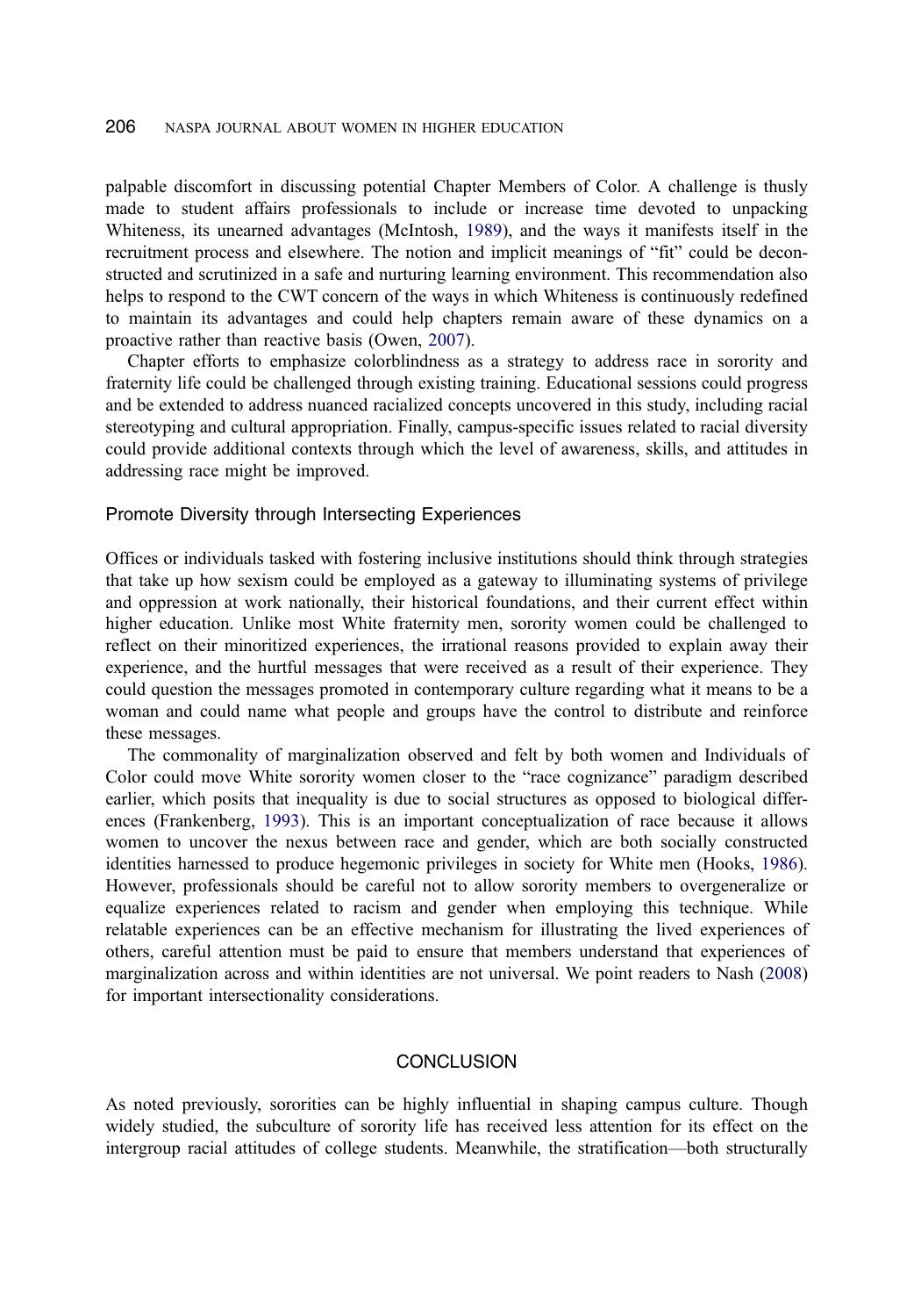<span id="page-17-0"></span>and ideologically—of sorority life has yielded incidents of racial intolerance that have caught national media attention (Svrluga, [2015\)](#page-20-0). More importantly, Students of Color continue to face racially hostile campus environments while White students continue to reify this culture (Sidanius et al., [2004](#page-20-0)). The results of this study illuminated the existence of intergroup racial attitudes amongst senior, White, sorority members within chapters that present race-related challenges and opportunities that affect the campus culture and climate. Greater engagement across race in the campus sorority life organizational system could allow organizations to harness their campus culture influence and support positive change with regards to racial attitudes. While there is historic separatism built into the foundations of Greek life, increased attention on the degree to which traditionally unconnected groups collaborate and the qualities of those interactions could provide a path forward for campuses looking to ensure that sorority life exists as an attribute to positive campus racial environments.

#### **REFERENCES**

- Abes, E. S., Jones, S. R., & McEwen, M. K. (2007). Reconceptualizing the model of multiple dimensions of identity: The role of meaning-making capacity in the construction of multiple identities. Journal of College Student Development, 48(1), 1–22. doi[:10.1353/csd.2007.0000](http://dx.doi.org/10.1353/csd.2007.0000)
- Ancis, J. R., Sedlacek, W. E., & Mohr, J. J. (2000). Student perceptions of campus cultural climate by race. Journal of Counseling & Development, 78(2), 180–185. doi:[10.1002/j.1556-6676.2000.tb02576.x](http://dx.doi.org/10.1002/j.1556-6676.2000.tb02576.x)
- Antonio, A. L. (2001). Diversity and the influence of friendship groups in college. The Review of Higher Education, 25 (1), 63–89. doi[:10.1353/rhe.2001.0013](http://dx.doi.org/10.1353/rhe.2001.0013)
- Astin, A. W. (1993). What matters in college?: Four critical years revisited. San Francisco, CA: Jossey-Bass.
- Barry, C. A., Britten, N., Barber, N., Bradley, C., & Stevenson, F. (1999). Using reflexivity to optimize teamwork in qualitative research. Qualitative Health Research, 9(1), 26–44. doi[:10.1177/104973299129121677](http://dx.doi.org/10.1177/104973299129121677)
- Berry, B., & Bonilla-Silva, E. (2008). "They should hire the one with the best score": White sensitivity to qualification differences in affirmative action hiring decisions. Ethnic and Racial Studies, 31(2), 215–242. doi[:10.1080/](http://dx.doi.org/10.1080/01419870701337619) [01419870701337619](http://dx.doi.org/10.1080/01419870701337619)
- Bonilla-Silva, E. (2002). The linguistics of color blind racism: How to talk nasty about Blacks without sounding "racist". Critical Sociology, 28(1–2), 41–64.
- Bonilla-Silva, E. (2009). Racism without racists: Colorblind racism and the persistence of racial inequality in the United States (3rd ed.). Lanham, MD: Rowman & Littlefield.
- Bronfenbrenner, U. (1979). The ecology of human development: Experiments by nature and design. Cambridge, MA: Harvard University Press.
- Bronfenbrenner, U. (1989). Ecological systems theory. In R. Vasta (Ed.), Six theories of development (pp. 187–249). Greenwich, CT: JAI Press.
- Bronfenbrenner, U. (1993). The ecology of cognitive development: Research models and fugitive findings. In R. H. Wozniak & K. W. Fischer (Eds.), Development in context: Acting and thinking in specific environments (pp. 3–44). Hillsdale, NJ: Erlbaum.
- Bryant, A., & Charmaz, K. (Eds.). (2007). The SAGE handbook of grounded theory. Thousand Oaks, CA: SAGE Publications.
- Cabrera, N. L. (2012). Exposing Whiteness in higher education: White male college students minimizing racism, claiming victimization, and recreating White supremacy. Race Ethnicity and Education, 17(1), 30–55. doi[:10.1080/](http://dx.doi.org/10.1080/13613324.2012.725040) [13613324.2012.725040](http://dx.doi.org/10.1080/13613324.2012.725040)
- Cabrera, N. L. (2014). But we're not laughing: White male college students' racial joking and what this says about "postracial" discourse. Journal of College Student Development, 55(1), 1–15. doi:[10.1353/csd.2014.0007](http://dx.doi.org/10.1353/csd.2014.0007)
- Carey, M. A., & Smith, M. W. (1994). Capturing the group effect in focus groups: A special concern in analysis. Qualitative Health Research, 4, 123–127. doi:[10.1177/104973239400400108](http://dx.doi.org/10.1177/104973239400400108)
- Chang, M. J. (1996). Racial diversity in higher education: Does a racially mixed student population affect educational outcomes? Unpublished doctoral dissertation, Los Angeles, CA: University of California.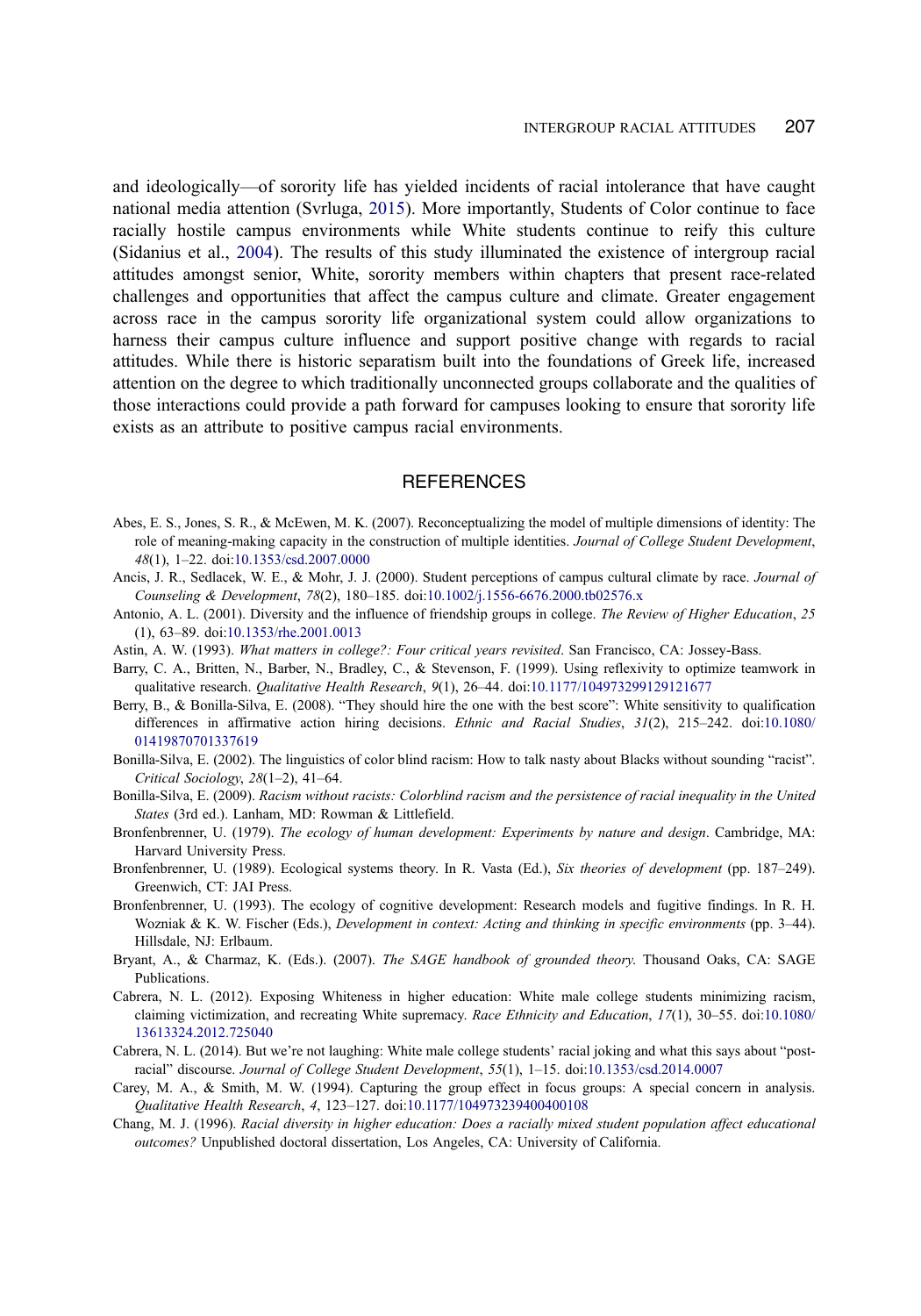- <span id="page-18-0"></span>Chang, M. J., Astin, A. W., & Kim, D. (2004). Cross-racial interaction among undergraduates: Some consequences, causes, and patterns. Research in Higher Education, 45(5), 529–553. doi[:10.1023/B:RIHE.0000032327.45961.33](http://dx.doi.org/10.1023/B:RIHE.0000032327.45961.33)
- Clarke, C. G., & Antonio, A. L. (2012). Rethinking research on the impact of racial diversity in higher education. Review of Higher Education, 36(1), 25–50. doi:[10.1353/rhe.2012.0060](http://dx.doi.org/10.1353/rhe.2012.0060)
- Collins, P. H. (1995). White women, race matter and Black popular culture [Review of the books]. Signs, 20, 728–731. doi:[10.1086/495010](http://dx.doi.org/10.1086/495010)
- Crain, A., & Ford, M. (2013, September 11). The final barrier: 50 years later segregation still exists. The Crimson White. Retrieved from <http://cw.ua.edu/2013/09/11/the-final-barrier-50-years-later-segregation-still-exists/>
- Creswell, J. W. (2013). Qualitative inquiry & research design: Choosing among five approaches (3rd ed.). Thousand Oaks, CA: SAGE Publications.
- De Los Reyes, G., & Rich, P. (2003). Housing students: Fraternities and residential colleges. The Annals of the American Academy of Political and Social Science, 585(1), 118–123. doi[:10.1177/0002716202238570](http://dx.doi.org/10.1177/0002716202238570)
- Delgado, R., & Stefancic, J. (2012). Critical race theory: An introduction (2nd ed.). New York, NY: New York University Press.
- Fontana, A. & Frey, J.H. (1994) Interviewing: the art of science. In N.K. Denzin & Y.S. Lincoln (Eds), Handbook of qualitative research (pp. 361–376). Thousand Oaks, CA: SAGE.
- Frankenberg, R. (1993). White women, race matters: The social construction of Whiteness. Minneapolis, MN: University of Minnesota Press.
- Grasgreen, A. ( September 19, 2013). It's not just Alabama. *Inside Higher Ed*. Retrieved from [http://www.insidehighered.](http://www.insidehighered.com/news/2013/09/19/segregated-sororities-not-limited-alabama-experts-say) [com/news/2013/09/19/segregated-sororities-not-limited-alabama-experts-say](http://www.insidehighered.com/news/2013/09/19/segregated-sororities-not-limited-alabama-experts-say)
- Gurin, P., Dey, E. L., Hurtado, S., & Gurin, G. (2002). Diversity and higher education: Theory and impact on educational outcomes. Harvard Educational Review, 72(3), 330–367. doi:[10.17763/haer.72.3.01151786u134n051](http://dx.doi.org/10.17763/haer.72.3.01151786u134n051)
- Harper, S. R. (2012). Race without racism: How higher education researchers minimize racist institutional norms. The Review of Higher Education, 36(1), 9–29. doi[:10.1353/rhe.2012.0047](http://dx.doi.org/10.1353/rhe.2012.0047)
- Harper, S. R., & Hurtado, S. (2007). Nine themes in campus racial climates and implications for institutional transformation. In S. R. Harper & L. D. Patton (Eds.), Responding to the realities of race on campus. New Directions for Student Services, No. 120. San Francisco, CA: Jossey-Bass.
- Helms, J. E. (1990). Toward a model of White racial identity. In J. E. Helms (Ed.), Black and White racial identity: Theory, research, and practice (pp. 40–65). Westport, CT: Praeger Publishers.
- Helms, J. E. (1995). An update of Helms's White and People of Color racial identity models. In J. G. Ponterotto, J. M. Casas, L. A. Suzuki, & C. M. Alexander (Eds.), Handbook of multicultural counseling (pp. 181–198). Thousand Oaks, CA: SAGE.
- Hooks, B. (1986). Sisterhood: Political solidarity between women. Feminist Review, (23), 125–138. doi[:10.1057/](http://dx.doi.org/10.1057/fr.1986.25) [fr.1986.25](http://dx.doi.org/10.1057/fr.1986.25)
- Hornsey, M. J. (2008). Social identity theory and self-categorization theory: A historical review. Social and Personality Psychology Compass, 2(1), 204–222. doi:[10.1111/j.1751-9004.2007.00066.x](http://dx.doi.org/10.1111/j.1751-9004.2007.00066.x)
- Hughey, M. W. (2007). Crossing the sands, crossing the color line: Non-Black members of Black Greek letter organizations. Journal of African American Studies, 11(1), 55–75. doi[:10.1007/s12111-007-9002-9](http://dx.doi.org/10.1007/s12111-007-9002-9)
- Hurtado, S. (2001). Linking diversity and educational purpose: How diversity affects the classroom environment and student development. In G. Orfield (Ed.), Diversity challenged: Evidence on the impact of affirmative action (pp. 187–203). Cambridge, MA: Harvard Education Publishing Group.
- Hurtado, S. (2005). The next generation of diversity and intergroup relations research. Journal of Social Issues, 61(3), 595–610. doi[:10.1111/josi.2005.61.issue-3](http://dx.doi.org/10.1111/josi.2005.61.issue-3)
- Hurtado, S., Alvarez, C., Guillermo-Wann, C., Cuellar, M., & Arellano, L. (2012). A model for diverse learning environments: The scholarship on creating and assessing conditions for student success. In J. C. Smart & M. B. Paulsen (Eds.), Higher education: Handbook of theory and research (Vol. 27, pp. 41–122). New York, NY: Springer.
- Hurtado, S., Milem, J., Clayton-Pedersen, A. R., & Allen, W. R. (1999). Enacting diverse learning environments: Improving the climate for racial/ethnic diversity in higher education. ASHE-ERIC Higher Education Report, 26(8), 1–140. Washington, DC: The George Washington University, Graduate School of Education and Human Development.
- Jaschik, S. (2013a, November 25,). At three colleges, party themes or costumes offend many. Inside Higher Ed. Retrieved from [http://www.insidehighered.com/quicktakes/2013/11/25/3-colleges-party-themes-or-costumes-offend](http://www.insidehighered.com/quicktakes/2013/11/25/3-colleges-party-themes-or-costumes-offend-many)[many](http://www.insidehighered.com/quicktakes/2013/11/25/3-colleges-party-themes-or-costumes-offend-many)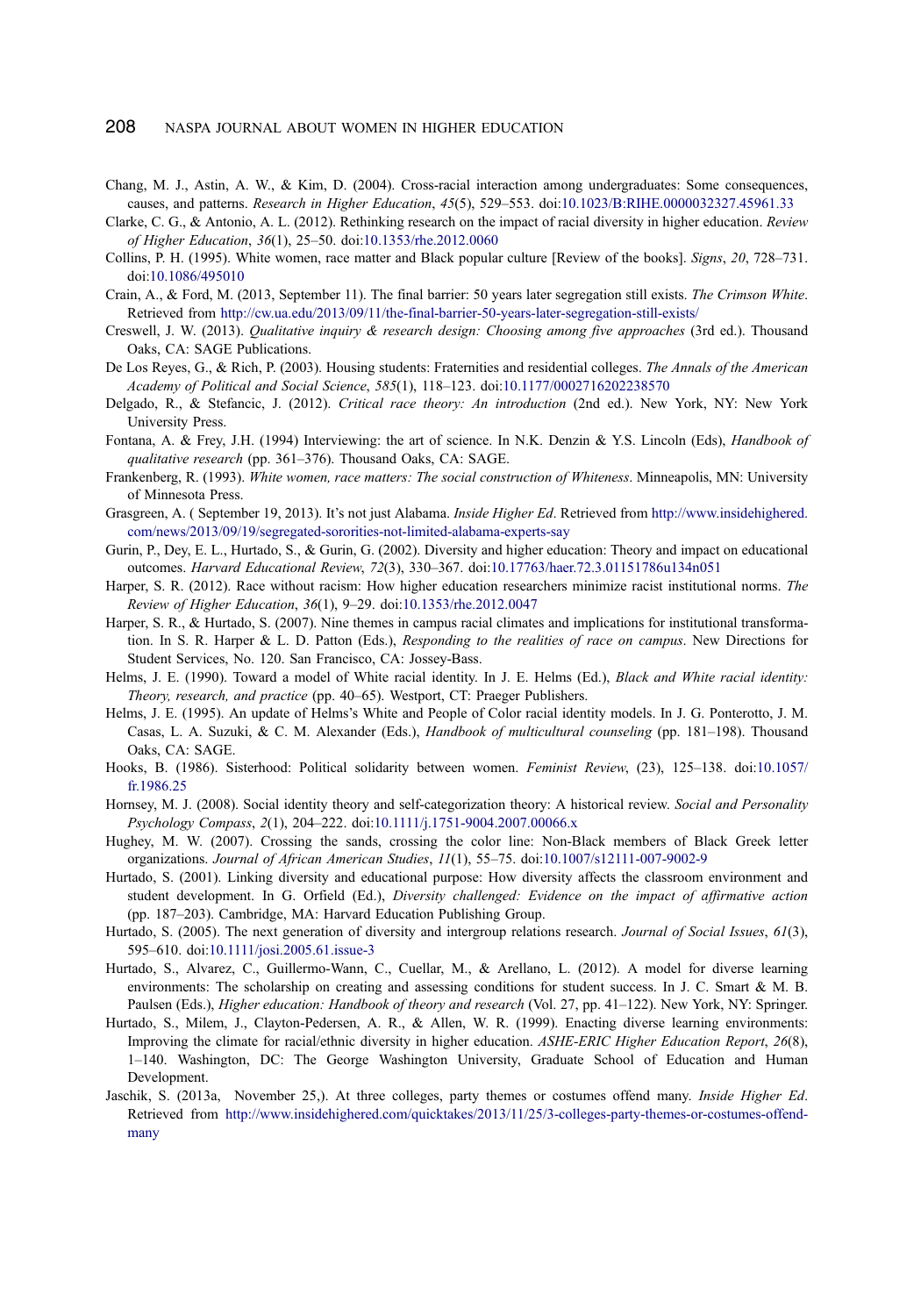- <span id="page-19-0"></span>Jaschik, S. (2013b, November 1,). Outrage over theme of Michigan fraternity party. Inside Higher Ed. Retrieved from <http://www.insidehighered.com/quicktakes/2013/11/01/outrage-over-theme-michigan-fraternity-party>
- Jaschik, S. (2013c, September 17,). LSU fraternity apologizes for mocking Kent State killings. Inside Higher Ed. Retrieved from [http://www.insidehighered.com/quicktakes/2013/09/17/lsu-fraternity-apologizes-mocking-kent-state](http://www.insidehighered.com/quicktakes/2013/09/17/lsu-fraternity-apologizes-mocking-kent-state-killings)[killings](http://www.insidehighered.com/quicktakes/2013/09/17/lsu-fraternity-apologizes-mocking-kent-state-killings)
- Jaschik, S. (2014, February 24,). Fraternity students linked to noose incident at Ole Miss. Inside Higher Ed. Retrieved from <http://www.insidehighered.com/quicktakes/2014/02/24/fraternity-students-linked-noose-incident-ole-miss>
- Jones, S. R., & McEwen, M. K. (2000). A conceptual model of multiple dimensions of identity. Journal of College Student Development, 41(4), 405–414.
- Kelly, C. (1993). Group identification, intergroup perception and collective action. European Review of Social Psychology, 4, 59–83. doi:[10.1080/14792779343000022](http://dx.doi.org/10.1080/14792779343000022)
- Kordesh, K. S., Spanierman, L. B., & Neville, H. A. (2013). White university students' racial affect: Understanding the antiracist type. Journal of Diversity in Higher Education,  $6(1)$ , 33–50. doi:[10.1037/a0030102](http://dx.doi.org/10.1037/a0030102)
- Kuh, G. D. (1990). Assessing student culture. In W. G. Tierney (Ed.), Assessing academic climates and cultures (pp. 47–60). San Francisco, CA: Jossey-Bass.
- Lederman, D. ( January 24, 2014). Arizona State bans fraternity that staged racially themed party. Inside Higher Ed. Retrieved from [http://www.insidehighered.com/quicktakes/2014/01/24/arizona-state-bans-fraternity-staged-racially](http://www.insidehighered.com/quicktakes/2014/01/24/arizona-state-bans-fraternity-staged-racially-themed-party)[themed-party](http://www.insidehighered.com/quicktakes/2014/01/24/arizona-state-bans-fraternity-staged-racially-themed-party)
- Leonardo, Z. (2002). The souls of White folk: Critical pedagogy, Whiteness studies, and globalization discourse. Race, Ethnicity and Education, 5(1), 29–50. doi:[10.1080/13613320120117180](http://dx.doi.org/10.1080/13613320120117180)
- McIntosh, P. (1989, July–August). White Privilege: Unpacking the Invisible Knapsack. Peace and Freedom Magazine, July-August 1989: 10–12.
- Milem, J. F. (1998). Attitude change in college students: Examining the effect of college peer groups and faculty normative groups. The Journal of Higher Education, 69(2), 117–140.
- Miles, M. B., Huberman, A. M., & Saldaña, J. (2013). Qualitative data analysis: A methods sourcebook. Thousand Oaks, CA: SAGE Publications.
- Milner, H. R. (2007). Race, culture, and researcher positionality: Working through dangers seen, unseen, and unforeseen. Educational Researcher, 36(7), 388–400. doi[:10.3102/0013189X07309471](http://dx.doi.org/10.3102/0013189X07309471)
- Morgan, D. L., & Krueger, R. A. (1993). When to use focus groups and why. In D. L. Morgan (Ed.), Successful focus groups: Advancing the state of the art (pp. 3–19). Newbury Park, CA: SAGE.
- Morgan, D. L., Zimmerman, H. B., Terrell, T. N., & Marcotte, B. (2015). "Stick with yourselves, it's what's normal:" The intergroup racial attitudes of senior White fraternity men. Journal of College and Character, 16(2), 103–119. doi:[10.1080/2194587X.2015.1024796](http://dx.doi.org/10.1080/2194587X.2015.1024796)
- Morris, J. R. (1991). Racial attitudes of undergraduates in Greek housing. College Student Journal, 25, 501-505.
- Museus, S. D., & Jayakumar, U. M. (Eds.). (2012). Creating campus cultures: Fostering success among racially diverse student populations. New York, NY: Routledge.
- Nash, J. C. (2008). Re-thinking intersectionality. Feminist Review, 89, 1-15. doi[:10.1057/fr.2008.4](http://dx.doi.org/10.1057/fr.2008.4)
- National Center for Education Statistics (NCES). (2015, May). Digest of education statistics 2014. U.S. Department of Education Retrieved from <http://nces.ed.gov/fastfacts/display.asp?id=72>
- National Panhellenic Conference. (n.d.). Standards. Retrieved from [https://www.npcwomen.org/resources/pdf/Standards.](https://www.npcwomen.org/resources/pdf/Standards.pdf) [pdf](https://www.npcwomen.org/resources/pdf/Standards.pdf)
- Owen, D. S. (2007). Towards a critical theory of Whiteness. *Philosophy & Social Criticism*, 33(2), 203–222. doi:[10.1177/0191453707074139](http://dx.doi.org/10.1177/0191453707074139)
- Pascarella, E. T., Edison, M., Nora, A., Hagedorn, L. S., & Terenzini, P. T. (1996). Influences on students' openness to diversity and challenge in the first year of college. The Journal of Higher Education, 67(2), 174–195. doi[:10.1080/](http://dx.doi.org/10.1080/00221546.1996.11780255) [00221546.1996.11780255](http://dx.doi.org/10.1080/00221546.1996.11780255)
- Patton, M. Q. (2005). Qualitative research & evaluation methods. Thousand Oaks, CA: SAGE Publications.
- Pike, G. R. (2003). Membership in a fraternity or sorority, student engagement, and educational outcomes at AAU public research universities. Journal of College Student Development, 44(3), 369–382. doi[:10.1353/csd.2003.0031](http://dx.doi.org/10.1353/csd.2003.0031)
- Rankin, S. R., & Reason, R. D. (2005). Differing perceptions: How students of color and White students perceive campus climate for underrepresented groups. Journal of College Student Development, 46(1), 43–61. doi[:10.1353/](http://dx.doi.org/10.1353/csd.2005.0008) [csd.2005.0008](http://dx.doi.org/10.1353/csd.2005.0008)